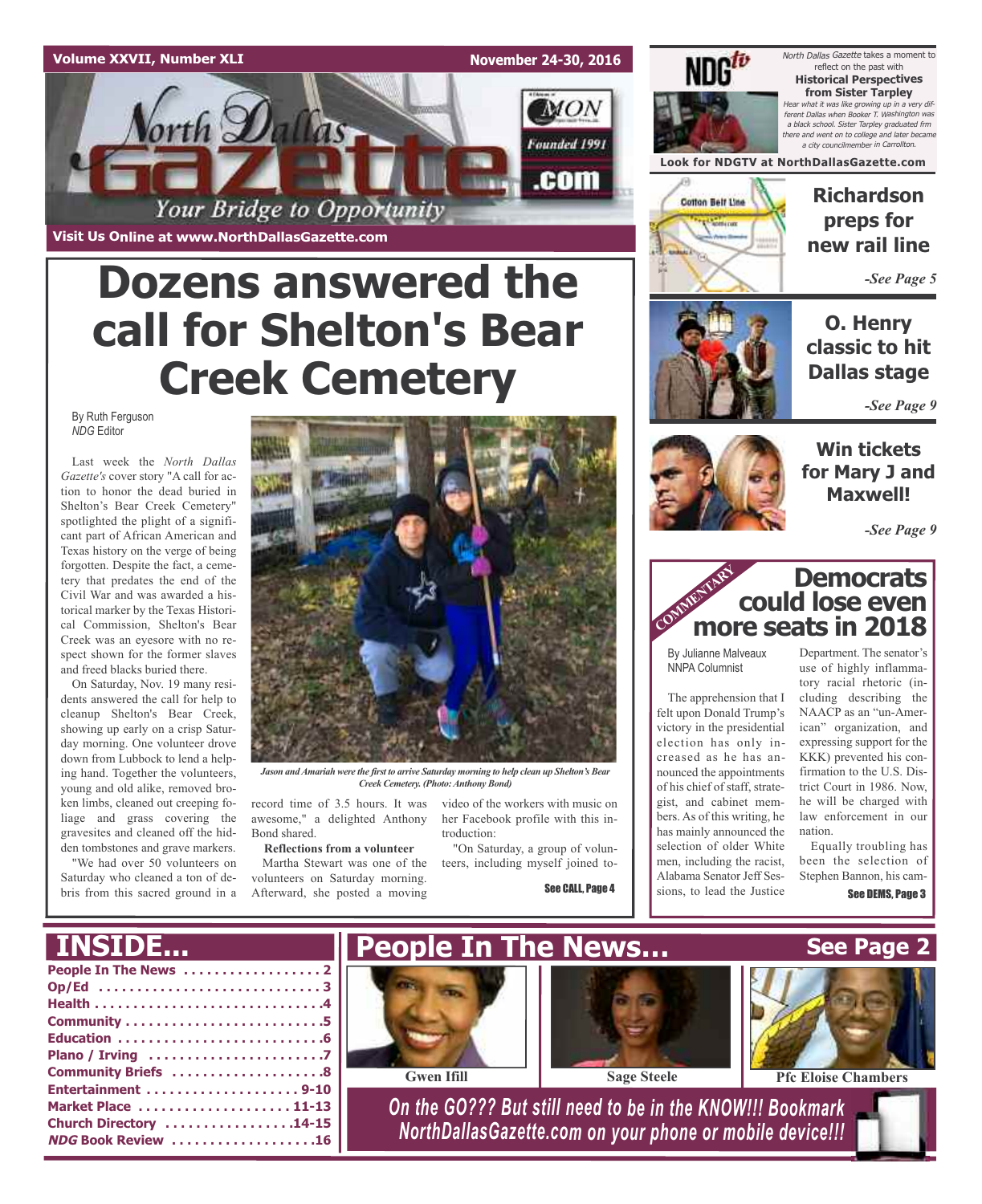#### **People in the News www.NorthDallasGazette.com**

# **Gwen Ifill**

By Lauren Victoria Burke NNPA Contributor

A low key, but solid strain of references to current affairs was heard in the eulogies for much loved and respected journalist Gwen Ifill at her funeral on November 19.

The name of the next president of the United States was never spoken, but the subtext of her death six days before the end of an unstable political season was a repeated refrain. Several eulogists noted that her passing was the end of a career fea-

# **Sage Steele**

Sage Steele is one of ESPN's most popular and respected commentators, currently serving as the lead host for SportsCenter on the Road and for the weekend editions of NBA Countdown, preceding NBA Saturday Primetime on ABC and the ABC NBA Sunday Showcase.

Steele's lead role for SportsCenter on the Road includes on-site, day-long and pre-event coverage for the biggest sports events of the year, including the Super Bowl, World Series, The Masters, the College Foot-



turing clarity and objective reason, qualities that journalism is desperately in need of

Ifill was a former reporter for "The New York Times" and "The Washington Post"

at this moment.

ball National Championship and many more. Steele was named SportsCenter on the Road host in September of 2016. She was named NBA Countdown host prior to the start of the 2013-14 NBA regular season.

before joining NBC News and then PBS in 1999 as host of "Washington Week" and the "NewsHour."

Ifill's co-anchor on the PBS "NewsHour," Judy Woodruff, said her on-air partner was needed "more than ever" in light of current events. Her cousin NAACP Legal Defense Fund President Sherrilyn Ifill, mentioned the importance of the immigrant experience. Gwen Ifill was the daughter of immigrants from Barbados. After Sherrilyn Ifill spoke the words, "she was the daughter of immigrants" the crowd in the packed church delivered a standing ovation. Before those words former

In addition to her ESPN position, Steele has cohosted ABC's and ESPN's New Year's Rockin' Eve coverage during the College Football Championship and has been a featured guest host on ABC's The View. In 2015, Steele added 'mommy blogger'to her job portfolio, contributing several stories to Disney-owned Babble. She has also been a guest on Jimmy Kimmel Live and has been profiled by *Rolling Stone, Wall Street Journal, Vibe* and *Huffington Post*, to

Attorney General Eric Holder told the crowd full of journalists of the importance to live in the principles Gwen Ifill demonstrated in her journalistic career. Warning against losing principles and avoiding asking tough questions and instead choosing to sell out those principles for "access maintenance."

Ifill died at age of 61 on November 14 at a hospice in Washington, D.C. after battling endometrial cancer for a year. The faces and themes of her funeral were a tribute to a well-connected, busy life full of shared experiences with close friends.

Ifill's jarring death was another substantial loss in the

information program, until 2013. She also hosted the Scripps National Spelling Bee from 2010-2013.

In addition to SportsCenter, she also contributed to First Take and Mike & Mike, and been a guest cohost of ESPN2's SportsNation.

Prior to the 2013 NASCAR Sprint Cup Series Brickyard 400, the Indiana University graduate had the honor of driving the pace car at the famed Indianapolis Motor Speedway.

Steele began her television career at WSBT-TV in South Bend, Ind., as a producer and reporter (1995- 1997). She then moved to African American journalistic community just 86 days after the sudden death of former NNPA Editor in Chief George Curry on August 20. Many of Ifill's friends and co-workers were seen crying during and after the sometimes sober but often jovial service and the historic Metropolitan A.M.E church a few blocks from the White House.

The funeral was the second part of a series of tribute events for Gwen Ifill. The veteran journalist was a member of Metropolitan A.M.E. since 1989. Leaders of the historic church honored her by announcing the dedication of a pew in the

WISH-TV in Indianapolis where she was the beat reporter for the Indianapolis Colts, in addition to covering the 1997 NCAA Men's Final Four, NASCAR and the Izod IndyCar Series. In August 1998, Steele moved to Tampa and worked as a reporter, anchor, and host for WFTS-TV. She was the beat reporter for the Tampa Bay Buccaneers from 1998-2001 and covered the 1999 NCAA Men's Final Four. In 2000, she joined Fox Sports Net in Tampa as a reporter and covered Super Bowl XXXV for the 2000-01 NFL season. In April 2001, Steele became the anchor for the

Ifill was eulogized by her friends including Woodruff, Holder and former New York Times senior editor Richard Berke and "Face the Nation" host John Dickerson. She was also eulogized by the first African American woman to be hired as a reporter at "The Washington Post," Dorothy Gilliam.

seventh row of the church.

First Lady Michelle Obama, Mayor Muriel Bowser, Attorney General Loretta Lynch, Homeland Security Secretary Jeh Johnson, White House Senior Advisor Valerie Jarrett and Assistant to the President Brod-

#### See IFILL, Page 12

debut of Comcast SportsNet, serving the Washington DC/Baltimore region. She anchored the flagship show SportsNite for six years and was also a beat reporter for the Baltimore Ravens from 2001-2005, hosting a magazine show for all five seasons.

Steele graduated from Indiana University in 1995 with a Bachelor of Science degree in sports communications. In her spare time, Steele volunteers with the Pat Tillman Foundation and is passionate about working alongside military veterans. She enjoys horseback riding and spending time with her husband and three children.

\$69\* DIVORCE "I like that the Seabee's Criminal Defense Family Cases **• DWI / Suspended License • Divorce / Annulment • Child Support / Paternity** Seabees around the world **• WARRANTS Removed ¥ • Custody Modification • 24 Hour Jail Release ¥ • Restraining Order • Occupational license, felonies • Protective Order • Protective Order • Name Change / Adoption • Misdeamenor/Felonies ¥ • Domestic Violence** the control of the control of the control of the control of the control of \_\_\_\_\_\_\_\_\_\_\_\_ Easy Payment Plans Law Offices Of Vincent Ndukwe 214-638-5930 *817-277-0196 (Metro)* 2730 N. Stemmons Frwy, Suite 409 • Dallas, TX 75207 **Not Ce rtified by the Te x a s Boa rd of Lega l Spe c ia l i za tion** ¥ If you qualify. \*Fees quoted above are minimum down payment needed to begin processing your case.

**Pfc Eloise Chambers**

By Dusty Good Navy Office of Community Outreach

GULFPORT, Miss.- "We Build, We Fight" has been the motto of the U. S. Navy's Construction Force, known asthe "Seabees", for the past 74 years. Today, Fort Worth, Texas native and a 1985 Everman High School graduate Petty Officer 1st Class Eloise Chambers builds and fights with the Navy on the Gulf Coast and around the world as a member of the Navy serving at Naval Construction Battalion Center, Gulfport.

Gulfport is the command headquarters that oversees all naval construction forces



the U.S. Land for the Naval Construction Battalion Center at Gulfport was acquired in April 1942, the same year the "Seabee" name was adopted for members of the Construction Battalions, a clever play on the CB initials.

Chambers is responsible for administrative work.

"I like that my job allows me to take care of other people," said Chambers. "I make sure their pay is right, their records are right, their evaluations are correct and they are mission ready."

Steele, who joined ESPN in 2007, served as a regular anchor for SportsCenter, the network's flagship news and

name a few.

"Seabees are some the hardest working Sailors in the Navy," said Captain Cheryl M. Hansen, NCBC commanding officer. "They are tough, bold, and ready, and they get the job done. They build and fight in some of the harshest and most hostile environments in the world."

For the past 74 years Seabees have served in all American conflicts. They have also supported humanitarian efforts, using their construction skills to help communities around the world following earthquakes, hurricanes and other natural disasters.

are flexiable," said Chambers. "They have to be extremely flexable to be able to have mission success."

will take part in a year-long celebration in 2017 to commemorate the group's 75 year anniversary. The theme of the celebration is "Built on History, Constructing the Future."

Today, Seabees continue their innovative traditions ensuring they always meet fast-paced challenges, according to Hansen.

Working with the Seabees and serving in the U.S. Navy has allowed Chambers to continue learning about the legacy she wants to leave to future sailors.

*For the 411 in the community, go to www.northdallasgazette.com*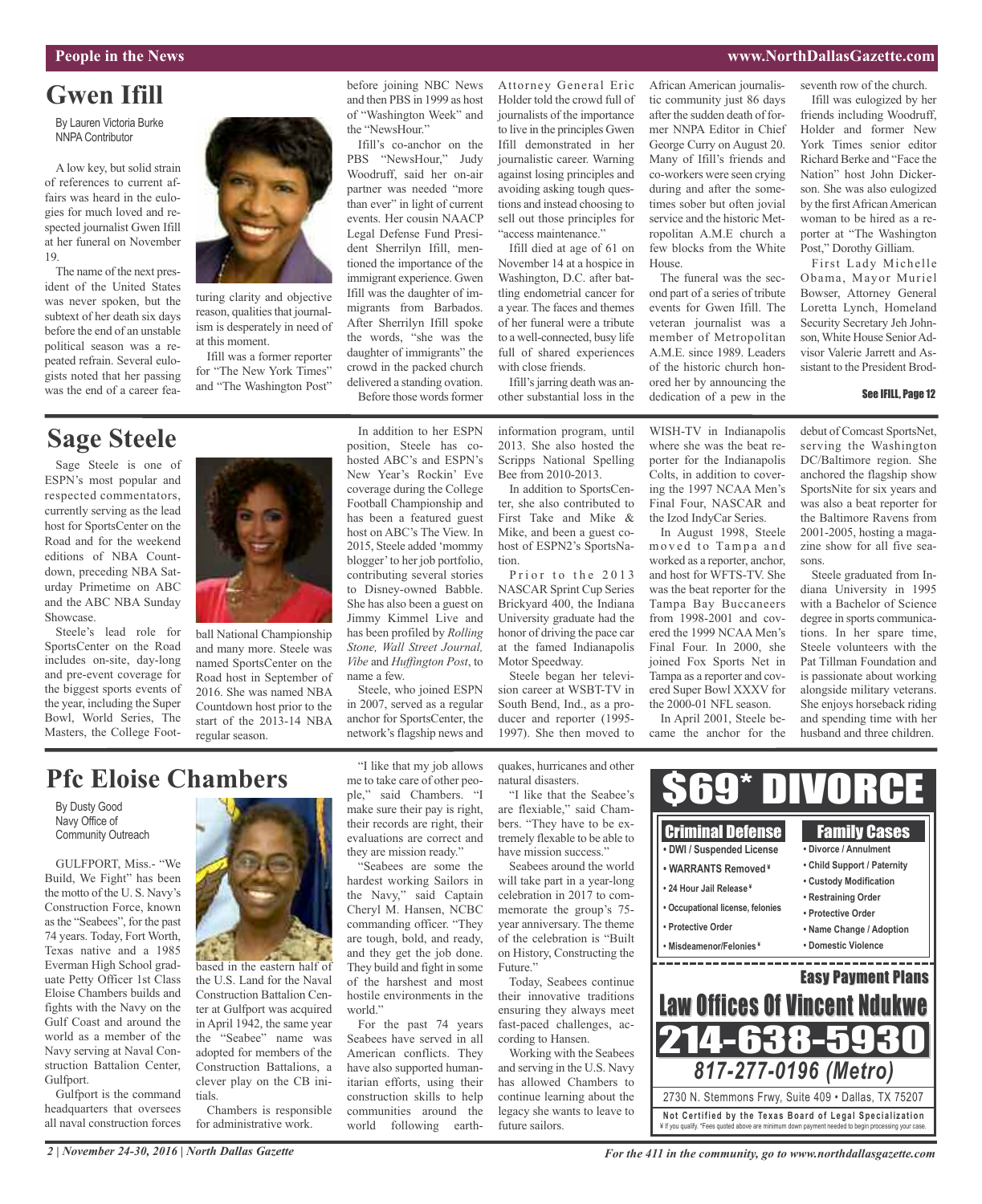#### **www.NorthDallasGazette.com Op-Ed**



*North Dallas Gazette assumes no responsibility for unsolicited material and reserves the right to edit and make appropriate revisions.*

#### *"Do what you say you are going to do ... when you say you are going to do it.*

**Publisher's Office:** publisher@northdallasgazette.com

**Sales Department:** marketing@northdallasgazette.com 972-509-9049

#### **Editorial Department:**

editor@northdallasgazette.com

#### **Online:**

www.NorthDallasGazette.com www.twitter.com/NDGEditor www.facebook.com/NorthDallasGazette www.pinterest.com/NDallasGazette www.instagram.com/NorthDallasGazette

# STAFF

**Chairman Emeritus** *Jim Bochum 1933 – 2009*

> **Religious/ Marketing Editor** *Shirley Demus Tarpley*

> > **Contributing Writers** *Jackie Hardy Terri Schlichenmeyer Nicole Scott Hope Oriabure-King David Wilfong*

**Editor** *Ruth Ferguson*

**Published By** *Minority Opportunity News, Inc.*

> **Web Master** *Todd Jones*

**Special Projects Manager** *Edward Dewayne "Preacher Boy"Gibson, Jr. James C. Allen*

**Community Marketing** *Nina Garcia*

*Nadina Davis Betheny M. Sargent*

#### **Advisory Board:**

*John Dudley Myrtle Hightower Fred Moses Annie Dickson Cecil Starks Willie Wattley Coty Rodriguez-Anderson B. J. Williams Denise Upchurch Barbara Simpkins, ADVISORY BOARD SECRETARY*

**Advisory Board Committees:** *Public Relations Planning and Implementation*

**Production** *Margaret Freelon David Wilfong*

Cecil Starks, CHAIRPERSON *Business Growth Referral* John Dudley, CHAIRPERSON

*Program Policy Development* Annie Dickson, Chairper

*Quality Assurance* Myrtle Hightower, CHAIRPERSON Coty Rodriguez

*The North Dallas Gazette, formerly Minority Opportunity News, was founded in July 1991, by Mr.Jim Bochum and Mr.Thurman R. Jones. North Dallas Gazette is a wholly owned subsidairy of Minority Opportunity News, Inc.*

# **We must be at our best when things get bad**

heart.

tears to my eyes, trembling to my being, and hope to my

I called upon my mother on Wednesday morning when I heard that Businessman Donald Trump was now President-Elect Trump. I went really deep inside myself. I could sense the hard times coming. I had to call on my dear deceased mother to help me through the moment. I hope and pray that I am wrong, but I feel hard times coming. Let me tell you why. The most critical thing a president does is to set the tone for the entire country. His/her every action stimulates millions of actions and/or reactions. His every refusal or failure to act stimulates numerous actions and/or reactions. And every action or failure to act is

By Hank Sanders Alabama State Senator

I desperately called on my dear mother. Across the chasm of her death nearly 20 years ago, she reminded me of what she said to me and to her many children nearly sixty years ago. I felt her spirit moving within me. I was strengthened. Now, I can go on.

I willshare with you why I called upon my mother on this occasion. However, before I share the why, I want to share with you what she said so many years ago. At the time, we were nine children, a mother and a father living in a three-room house. Mind you, not a three-bedroom house, but a threeroom house – a kitchen, a middle room and a front

# **DEMS,** continued from Page <sup>1</sup>

paign chairman, as chief in 2018? Thirty-three Sen-White House strategist and senior counselor. Bannon is the Executive Chairman of Breitbart News, a news website that has been the home of the alt-right, the source of lies, hate, nastiness and racist rhetoric. President Barack Obama had to walk away from Minister Jeremiah Wright because one of his sermons was considered racist by some Whites. Trump openly embraces racists and is applauded for it.

The position that Bannon will hold does not require Senate confirmation, while the position that Sessions will be nominated for does. With 54 Republicans in the Senate, Sessions is almost certain to be nominated. Hopefully Democrats have retained enough of a backbone to raise questions about Sessions' racism. Senate newcomers Kamala Harris (D-Calif.) and Catherine Cortez Masto (D-Nev.) may be among the first to raise the questions. Still, Republicans will have the votes to confirm anyone they want to confirm. Welcome to the age of Trump.

Will Republicans get more of an edge in the Senate when we go to the polls room.

When things got real bad, our mother would call us together in the front room. We had only one chair in the whole house. She would sit in the chair and make us children sit on the floor in front of her. She would go quiet until she had our full attention. Then she would say: "Children, things are always kind of bad with this big po' family and all. But they are real bad now." She would go quiet for a long moment, causing us to focus even more intently. Then she would continue: "But don't y'all worry. I am at my best when things get bad." It was powerful. It forged our strength. It prepared us to engage struggle. It lifted our spirits. It gave us hope. Even today, this memory brings

candidates for re-election. A whopping 23 seats currently held by Democrats could be flipped. If some of the states that went Republican in this year's election can be tilted, Republicans can widen their margin in the Senate. The Trump campaign (and its affiliated super PACs) have as much as \$60 million to spend, and can use it to build ground operations in states where Democrats closely lost this year. (Hillary and her affiliated super PACs may have as much as \$70 million to spend). Democrats lost Michigan, Wisconsin, Pennsylvania, Florida, North Carolina, and Arizona by less than five percent. Incumbent Democrats Tammy Baldwin (D-Wisc.), Sherrod Brown (D-Ohio), Bob Casey (D-Pa.), Joe Donnelly (Ind.), Amy Klobuchar (D-Minn.), Joe Manchin (D-W.Va.), Bill Nelson (D-Fla.), and Debbie Stabenow (D-Mich.) are

ate seats will be up for grabs then. Republicans hold eight of them. Independents Bernie Sanders (I-Vt.) and Angus King (I-Maine), who caucus and vote with Democrats are both likely to be all in states that Republicans won in 2016. While many of them are popular, and incumbency is a challenging thing to overcome, we've just seen that the right kind of Republican candidate can prevail. These candidates, and the

Democratic Party, can't afford to take incumbency or popularity for granted. They can't afford to savor a polling lead and conclude that they don't have to fight for every vote. If these folks want to go back to Washington, they'll learn from the Hillary Clinton loss and work indefatigably, starting now, to keep their seats. They'll make lots of visits back home, host town hall meetings, and make sure their voters understand what their contributions have been and what challenges they face.

If Trump and his team can brag of results, if his actions are perceived as "making American great again," then incumbent Democrats may be in trouble. Virginia Senator Tim Kaine, also on the ballot, has described Democrats in the Senate as the "emergency brake" on Trump's policy proposals. I expect the Democrats to vocally take Trump and his team on

viewed through the prism of everything that was said by the candidate during the election. Businessman Trump said and did many disturbing things as a presidential candidate. That's why I see hard times coming. We must be at our best when things get bad.

The negative germinates, takes root, grows and produces bad fruit without cultivation. It is like weeds. The positive requires continuous cultivation to produce good fruit. It is like the crop we plant. Because Businessman Trump planted such negative seeds as a candidate, a President Trump's mere presence in the most powerful position in the world causes those seeds to germinate, grow and bear bad fruit. We must be at

See BAD, Page 4

when they revert to the racist rhetoric and proposed racist, misogynistic, and jingoistic policies that Trump promoted during the campaign, but will they? They may not want to be perceived as obstructionists (though Republicans surely didn't mind being obstructionists with President Obama), and they will certainly need to pick their battles carefully, but they must speak out.

Midterm election turnout is always extremely low – it was just 36 percent in 2014, the lowest level in 70 years. Democrats must start now to educate and encourage people to turn out for the midterm elections. Voting rights organizations must begin now to reverse the voter suppression that kept millions from voting on November 8. If Democrats don't get busy now, Republicans will, indeed, prevail in 2018. So, let's stop wringing our hands and moaning. Let's get busy!

*Julianne Malveaux is an author and economist. Her latest book "Are We Better Off? Race, Obama and Public Policy" is available via www.amazon.com for booking, wholesale inquiries or for more info visitwww.juliannemalveaux.com.*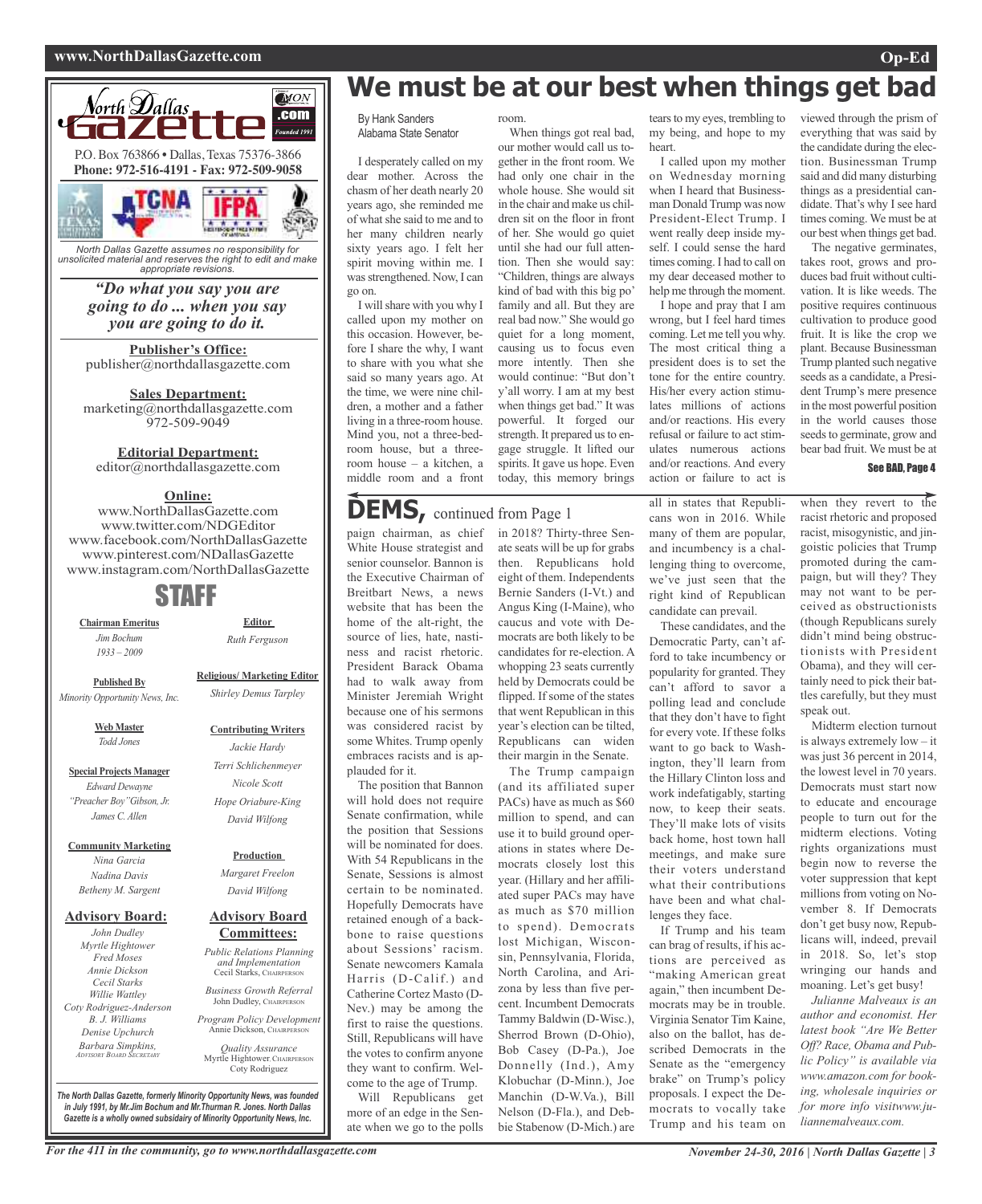#### **Health www.NorthDallasGazette.com**

# **Healthy Living Expo features Q&A with noted nutritionist and health enthusiast Dick Gregory**

The Inaugural Healthy Living Expo, featuring health nutritionist and expert Dick Gregory, is Dec. 10 at the Black Academy of Arts and Letters in Dallas at 1309 Canton Street. The full day event is scheduled for 8 a.m. to 8 p.m.

The event organizers anticipate over 75 exhibitors and vendors along with activities

that include artist demonstrations, children's interactive art activities, a silent auction and a lecture series featuring Mr. Gregory, fitness and financial guru Bethel Johnson, members of the Dallas-Fort Worth Association of Black Journalists, Next Generation Action Network's Min. Dominique Alexander, and a host of others.

Vendor applications are being accepted in the areas of fine art, crafts, entertainment, amusement, independent distributors, jewelry, gifts, cultural items and clothing, author showcase, small businesses and non-profit and civic organizations.

Deadline for early bird registration is Nov. 30 and early registration is encouraged because the booth spaces fill up quickly. Artists and vendors can email healthylivingex1@gmail.co m or call 214-941-0110 for more information.

Over the years, Mr. Gregory became devoted to health and fitness, adopting a vegetarian diet and completing long runs in a continuation of his favored sport from

his teen days. He became a noted university lecturer and looked at issues around diet within African-American communities. Gregory also regularly fasted in protest of particular world events.

Mr. Gregory revealed in 2000 he was diagnosed with lymphoma and he relied on factors like diet and alternative treatments to help put the

cancer in remission.

He'll share his testimonies and also tell how he has been able to help others with weight loss, drug addiction and other issues.

For late-breaking information about the Expo, go to Healthy Living Expo on Facebook or call 214-941- 0110.

# **Managing pain and opioid addiction in the Black community**

By Patricia Maryland, Dr.PH NNPA Guest Columnist

As America grapples with prescription opioid addiction, an epidemic shattering communities across our nation, healthcare providers face a challenging question: How can we help patients treat and manage their pain while reducing the risk of addiction?

Pain management is a serious health issue, as chronic cases of pain now affect more Americans than diabetes, heart disease and cancer combined. Not only does persistent pain afflict the emotional and financial well-being of people and their families, it also exacts a significant strain on our country — in the form of healthcare costs, long-term disability and lost worker productivity.

Pain does not discriminate based on background or health status, yet research points to substantial disparities in the prevalence, treatment and outcomes of pain. For many African-Americans and other minorities, understanding why these disparities exist is paramount to achieving pain care equity and improving quality of life.

Minorities are not at a higher risk for pain-related conditions than their White counterparts, but African-Americans consistently receive less-adequate treatment for acute and chronic pain — even after controlling for age, gender and pain intensity. What's more, research also shows that minorities are more likely to be prescribed lesseffective, non-opioid medications — or opioids at a lower prescription dosage — than Whites, even when pain severity levels are comparable.

That is not to say opioids are always the preferred tool for treating pain. Indeed, when appropriately administered, opioids can help patients relieve or manage their pain. However, the prescription of less-effective medications or lower dosages does signal a troubling gap in instances when opioids can be an effective, pragmatic solution for African American patients.

Many factors are at play in understanding why African American patients are more likely to receive inadequate pain treatment, but physician bias is perhaps the biggest factor. While most physicians are strong advocates for health equity, negative preconceptions can creep into how pain is addressed in the clinical setting. Eliminating these biases is one key way we can achieve better outcomes for African-Americans experiencing pain, and that starts by understanding

a patient's heritage and belief system. With greater cultural competence, physicians can better manage pain in a manner that's compatible with and respectful of patients' backgrounds.

Access is another instrumental lever in erasing the pain care gap. The Affordable Care Act (ACA) helped to increase access to healthcare considerably for African-Americans, but too many individuals remain uninsured or unable to access basic medical services, including pain relief. Encouraging loved ones to take advantage of the opportunities provided by the ACA can help them access the care and treatment they need to live comfortably.

But access alone is not enough. Equally important is building trust with the healthcare community so that pain-related conditions can be treated, managed and prevented. We know some African-Americans continue to be skeptical of the healthcare system, and that lack of trust can lead African American patients to underreport their pain levels, only furthering inadequate pain management. African American patients must take charge of their health and feel empowered to honestly communicate and set expecta-

See OPIOID, Page 5



*Activist Anthony Bond shares with the gathered volunteers the importance of their efforts to preserve Shelton's Bear Creek (Facebook)*

# **CALL,** continued from Page <sup>1</sup>

gether to help preserve this historical landmark. A cemetery where it is all slaves. Let me tell you something, death could not hold them down. Their positive energy meets you at the entrance and the feeling is so overwhelming it can bring you to tears.

People say that slaves were taken from Africa, this is untrue, PEOPLE were taken from Africa and made into slaves. May these wonderful human beings rest easy and know they are cared for. Every volunteer I came across was hand picked from God. I am excited to have been a part of this group!"

#### **Civic partnership to finish the job**

The City of Irving's Park and Rec. Dept. returned on

Monday and finished the job by sending a crew and a mulching machine to dispose of the debris gathered in the cleanup of the cemetery. Bond was on hand to take photos and thanks, Terry, Carlos, and Pedro as they gathered all of the tree

#### **To view more photos visit NorthDallasGazette.com**

branches, shrub and other debris. Thanks to their efforts, these natural materials can be utilized to replenish the landscape for the cemetery and other locations throughout the city.

"Thanks to Ray Cerda, the Director, Mike Griffith, the Asst. Director and to Scott their Supervisor," Bond shared.

Bond enthusiastically

thanked all who came out to support the cleanup, "This whole effort by so many has made me so THANKFUL. Happy Thanksgiving to you all."

#### **Possible future oversight**

The City of Irving could be voting in December on creating a new department which may bring further resources to bear for the cemetary..

"That department would be called the Department of Art and Culture, and it is taking our

existing Irving Arts Center Department and expanding it to include museums and other historical designations identified from time to time." said Sharon Barbosa-Crain, a former Irving councilmember. "It could easily be that this cemetery could be part of this or we can even initiate through the City through our Real Estate Department, a contract with the property owner."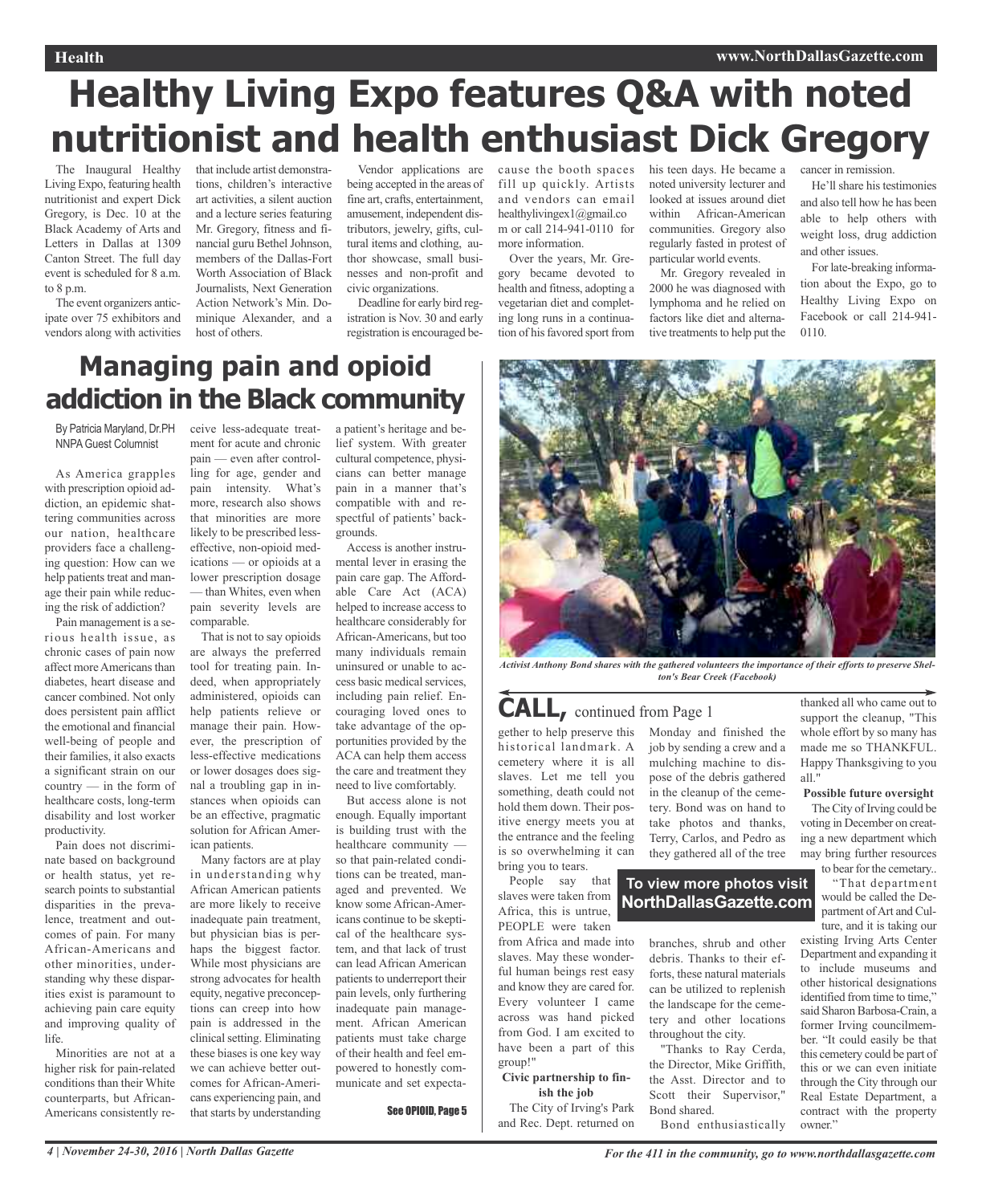# **Richardson begins planning for Cotton Belt Rail Line's impact**

Now that the DART Board has approved a financial plan that includes funding for the expedited construction of the Cotton Belt Rail Line, cities through which the line passes and DART have begun the work needed to meet the proposed 2022 completion date.

The City Council was updated Monday regarding



*Proposed route for DART's Cotton Belt Rail Line (Image: DART)*

Richardson's efforts as well as DART's.

ing several design components of the line in order to give timely input to DART on the City's preferences. Elements being studied include:

• Area rail station platforms (UT Dallas, City-Line/Bush) and how the Cotton Belt Line will interface with the Red Line • US 75 rail bridge

• West Renner Road

pedestrian bridge, east of Synergy Park Boulevard • Trail-by-Rail plans/in-

terfaces • Corridor aesthetic design elements

• Types of crossings at streets including Rutford Avenue, Custer Parkway and Alma Road

DART Board representative and former Richardson Mayor Gary Slagel was present at Monday's work session to give remarks from DART.

**Community News**

He reported that DART is conducting a parallel study along with Richardson's and that DART staff will be working with neighborhoods and cities to bring information to the DART Board.

#### **HelloFresh donates 28,900 Thanksgiving meals** area."

The meal kit delivery service HelloFresh plans to donate 28,900 meals to the North Texas Food Bank, which is expected to serve thousands of local food-insecure residents this Thanksgiving. The meals, which will include turkey, cranberry sauce, apple and pumpkin pie, seasonal vegetables and potatoes, were

made possible by generous HelloFresh subscribers in the region though a company promotion encouraging its subscribers to donate their regular deliveries in honor of the holiday.

"With Thanksgiving just around the corner, the food from the HelloFresh food drive couldn't come at a more critical time," said

Simon Powell, Interim President and CEO of the North Texas Food Bank. "We are grateful to HelloFresh and their generous customers for helping us provide food for our neighbors in need. This donation will go a long way to help hungry children, families and seniors across NTFB's 13-county service

Richardson City planners have already begun study-

> HelloFresh expects to donate 85,000 meals nationally. As one of the leading meal kit delivery services, HelloFresh gives households the opportunity to enjoy healthy home-cooked meals without the associated hassle. To learn more, visit HelloFresh.com.



Everyone loves bacon, but don't pour the leftover grease down the<br>ter (2711 Nimitz Lane) scraps down household the sewer system and away streets. *sink drain!*

# **McKinney PAC brings more than Christmas music**

The McKinney Performing Arts Center (MPAC), Historic Downtown McKinney's entertainment venue, has a full winter lineup of concerts and shows. From jazz and elegant ballads to 50's era tunes, the MPAC stage will be swinging this holiday season.

**Swing'n the Holidays:** The Jive Aces, 8 p.m. Friday, Dec. 2

The Jive Aces was the first band to reach the semi-finals of Britain's Got Talent in 2012, followed by performances for Her Majesty The Queen as part of the Diamond Jubilee celebrations

and the Olympic and Paralympic celebrations.The Jive Aces have established themselves as the UK's top jive and swing band. Tickets: \$38 adults, \$33 seniors, \$28 students and kids. Reserved seating.

rollton Central Service Center (2711 Nimitz Lane)

**Friday Night Flicks:** Gremlins, 8 p.m. Friday, Dec. 9

The movie tells the tale of a gadget salesman looking for a special gift for his son and finds one at a store in Chinatown. The shopkeeper is reluctant to sell him the "mogwai", but sells it to him with strange warnings. Never

See MPAC, Page 16

# **OPIOID,** continued from Page <sup>4</sup>

tions with healthcare providers in order to receive the right care at the right time.

AtAscension, we're working to achieve equitable pain management across all minority groups. We know our field is at a tipping point, and a failure to treat pain is not only poor medicine, it's denying our brothers and sisters a basic human right. That's why we are working

in concert with our patients to develop national, comprehensive guidelines to pain management — standards that embed healthcare equity with our understanding of patient history and cultural sensitivity.

Guided by this understanding and deepened by our relationships with our patients, we are committed to the highest standard of pain management along the care continuum. This work also requires we actively engage African American patients and explore all pathways to care — including non-medicine, integrated forms of therapy.

There is still much more work to do to truly and fully eradicate disparities in pain management, and every member of our community has a role to play. Too many of our family members, friends and neighbors are hurting — often in silence —

from pain in many different forms. Together, healthcare providers and the communities we serve can empower and support vulnerable patients along their pathway to relief.

*Patricia A. Maryland, Dr.PH, is the President of Healthcare Operations and Chief Operating Officer for Ascension Health, the healthcare delivery subsidiary of Ascension, the nation's largest non-profit and largest Catholic health system.*

drains. Pipe blockage can be prevented by scraping the excess from plates, pots, pans, utensils, and grills into a can or the trash. The garbage disposal is no place for grease. Proper disposal of grease will keep it out of the sewer system and away

from causing damage to sewage and drain pipes as well as the environment.

If everyone takes preventative measures, there will be less plumbing issues in homes and no sewage overflows into parks, yards, or

# **Frisco plans special election in to fill vacant city council**

Candidates interested in filling a vacancy on the Frisco City Council will now have until Dec. 19 to file for office.

In a special called meeting on Monday, council members chose to move the special election date from Jan. 14 to Feb. 18, after both Collin County and Denton County election administrators were unable to offer a full-service contract to staff the January option.

As a result, the special election will be held Feb. 18, 2017. Early voting for the special election will take place Wednesday,

Tuesday, Feb. 14, 2017 (excluding February 4, 5 and 12).

The elected candidate would fill an unexpired term in Place 1 and serve until May 2018. The vacancy is a result of a Councilman Bob Allen's announcement in October to run for mayor.

Candidate packets are available via the City Secretary's Office, 6101 Frisco Square Boulevard, 5th Floor. For more information, visit friscotexas.gov/elections, email CitySec@FriscoTexas.go v or call 972-292-5020.

The City of Carrollton will hold a Cease the Grease event for residents to properly dispose of cooking oil, often left over from large holiday meals. Stop by the City of Carfrom 8 a.m. to 6 p.m. on Monday, Nov. 28 or Tuesday, Nov. 29 to properly dispose of grease and cooking oil for free. Often times, plumbing

problems can result from pouring grease and food scraps down household

**Carrollton offers free cooking oil disposal for residents**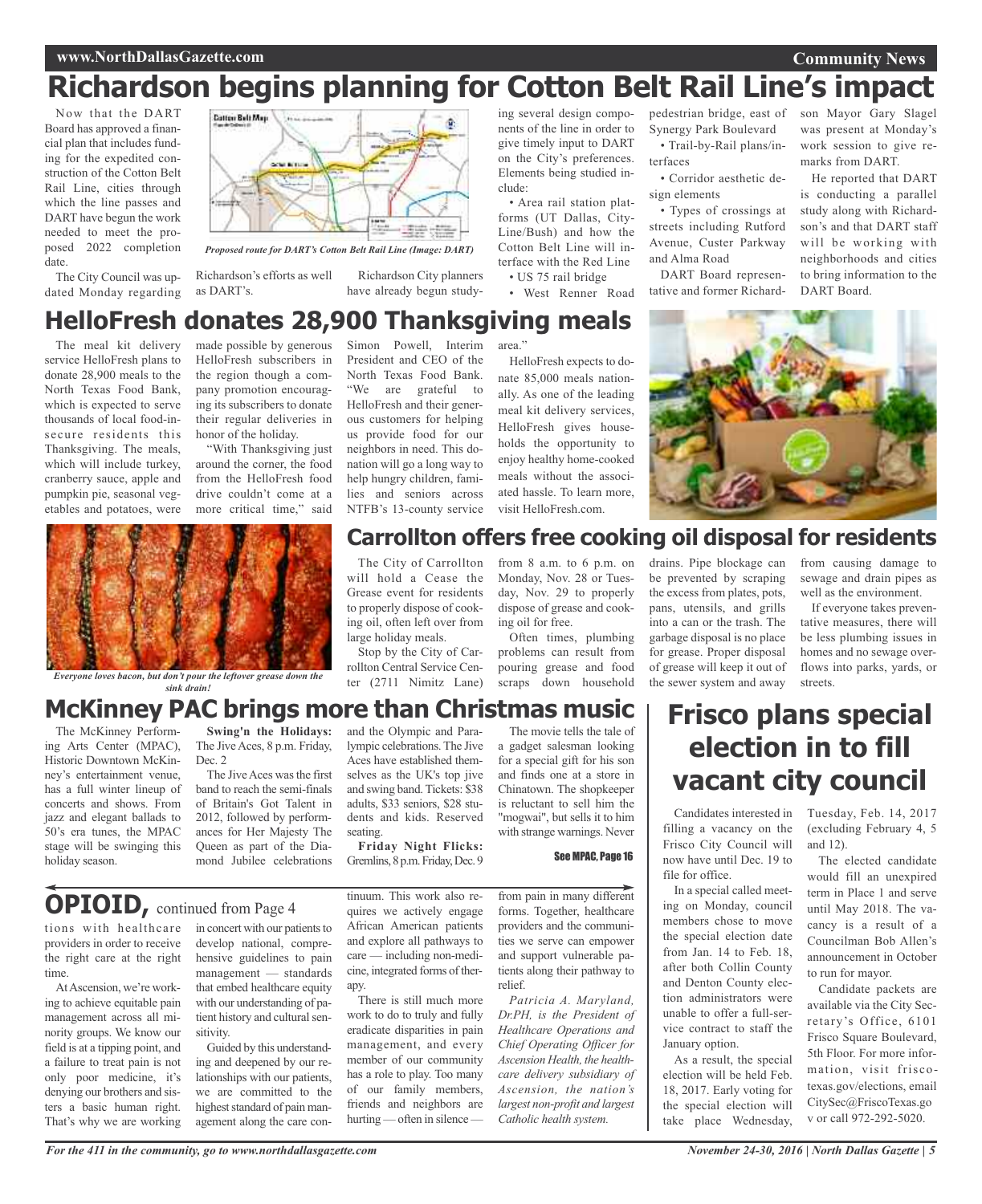# **How to help children stay off the naughty list year-round**

It's that time of year again when beleaguered parents constantly remind disobedient children that it's more important than ever to do the right thing.

Otherwise, they could end up on Santa's notorious naughty list – the one specially reserved for kids who fight with siblings, refuse to do their homework, throw temper tantrums and don't eat their vegetables.

While banishment to the naughty list has long been a handy tool in the disciplinary arsenal, any responsible parent wants their children to be good the rest of the year, too, when the threat of empty stockings holds less sway over those



impressionable minds.

"I suspect most children deep down want to do the right thing, but they struggle with temptation," says K.J. Hales, author of It's Hard to Be Good, the first volume in the Ellie the

Wienerdog (elliethewienerdog.com) series of educational picture books for children.

"A lot of it comes down to self-control – being able to control both your emotions and your actions when things don't go your way or you don't get what you want."

Hales, who creates teachers' guides and educational activities to go along with the lessons in her books, says the earlier parents start teaching children to do the right thing, the better.

She says some of the ways they can reinforce good behavior and discourage bad behavior include: *Dennis Tang / Flickr*

Be generous with praise. Don't underestimate the importance of your words. It's easy to notice when children do the wrong thing and to chastise them about it. But take note when they do the right thing, too, and praise their good choices or

good behavior. "Everyone loves words of approval and children will want to please you as a result," Hales says. Make good choices a fun activity. One way to encourage good decisions could be to set aside one week in which each day you ask your children to write or draw about a good decision they made or they saw someone else make. Hales says this is an activity she suggests for classroom teachers, but it can work in the home as well. Be sure to discuss those good deci-

sions with the children. Reward them. Discipline so often focuses on punishments for bad behavior, but children should also be rewarded for good behavior. This doesn't have to be anything elaborate or expensive. A reward could be a picnic in the park or a favorite dessert after dinner.

"I'm sure every parent wants their child to gain independence, grow emotionally and learn to make good decisions about their own behavior," Hales says. "And this is important 365 days a year, not just in the weeks before Santa Claus comes to town."

*K.J. Hales (www.ellietheweinerdog.com) is author of the Ellie the Wienerdog series of educational children's books for children.*

# **Tips for preventing 'brain drain' over the long holiday break**

While holidays are a time for celebration, time away from school can interrupt a child's learning. The break can be especially disruptive to children who are learning a second language.

Two Texas Woman's University professors say there are many things families can do to ward off "brain drain" during the holidays.

Connie Briggs, Ph.D., professor of reading, said parents can keep their children's reading and writing skills active by making holiday wish lists and comparing prices, writing a holiday letter or note to family members or writing "thank you" notes for gifts.

Children also could help write grocery lists for holiday cooking, and help organize the list by category to aid in shopping. These tasks would require children to use their reading, writing and critical thinking skills, Briggs said.

Math skills will come into play when children are encouraged to shop for the best bargains and compare the costs and sizes of products, Briggs said. They also could help in the kitchen by reading recipes and measuring out the ingredients using measuring cups and spoons. "Parents can ask children

to write examples of one virtue — thankfulness, hope, kindness, love, joy, peace — each day on paper turkeys or snowmen and post them around the home," she said. "They also can start a family tradition of selecting a children's book appropriate to the holiday, and have the children read the text several times so they may present it orally to everyone before or after

the family dinner." Some of the holiday books Briggs recommends for children are:

• *Sharing the Bread: An Old-Fashioned Thanksgiving Story* (primary level) by Pat Zietlow Miller;

• *The Night Before Christmas* (primary level) by Clement C. Moore;

• *Oskar and the Eight Blessings* (primary, intermediate level) by Richard Simon and Tanya Simon;

• *Hanukkah is Coming!* (for preschool age) by Tracy Newman; and

• *Cork & Fuzz: Merry Merry Holly Holly* (for preschool, primary age) by Dori Chaconas

• *Ideas for children learning a second language*

For Mandy Stewart, Ph.D., assistant professor of bilingual education, her concern for bilingual/bicultural

students is "not so much about loss, but about not fully taking advantage of the language and literacy opportunities that exist."

Stewart is fluent in Spanish and is raising her children to be bilingual. Yet she believes even parents who do not speak other languages can use breaks to expose their children to other languages and cultures.

"Children can immerse themselves in a different language over the holiday break," she said. "You can go to the library and get books written in a different language or that contain a few words in another language. If possible, spend time with others who speak that language. Appropriate Internet sites also are a wonderful way to learn. Capitalize on all the language and multicultural learning opportunities that might not be widely available to your children in school if they are not in a bilingual education program."

For families that already speak a language other than English, Stewart suggests they encourage their children to speak their native language during the holiday break – while cooking, shopping, making lists or simply spending time together.

"This is a wonderful way to develop language skills so the students can work toward being totally biliterate (able to read and write in two languages)," she said.

For adolescent students, Stewart encourages providing literature they want to read in the language they are less exposed to in school.

"I believe their literacy skills will develop when they are reading what they want in any language," she said.

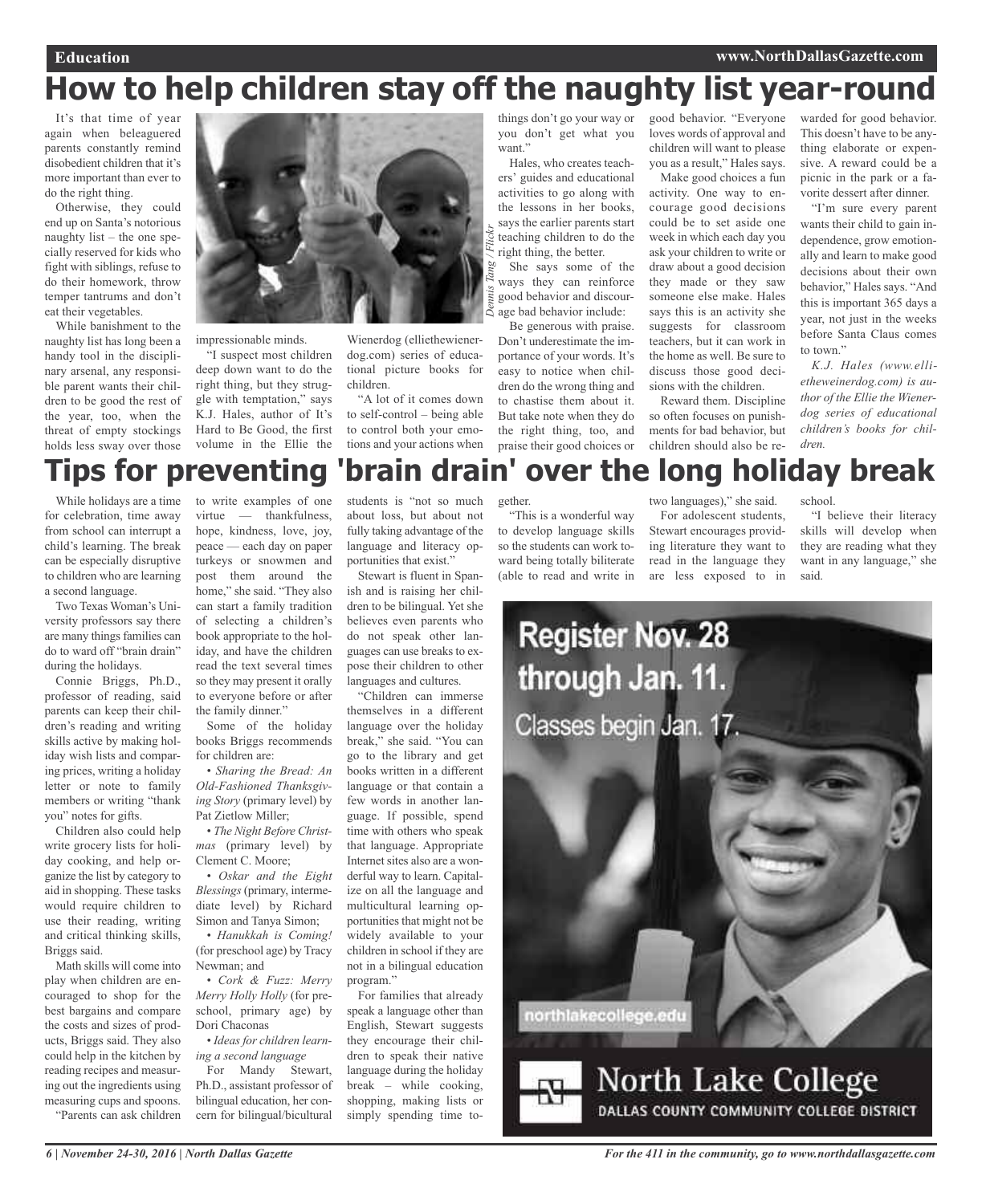#### **www.NorthDallasGazette.com Plano** / **Irving**

My Possibilities, a nonprofit organization dedicated to empowering adults with intellectual and developmental disabilities, is holding its sixth annual Santa Run Texas. This 5K Fun Run and 1-Mile Walk is a family and pet-friendly event that allows participants to dress up in a five-piece Santa suit (included with your registration). Santa Run Texas will be held at the Dr. Pepper Snapple Group Headquar-

One-hundred percent of the proceeds will go back to the programs at My Possibilities. As a pioneering leader in vocational education for adults with cognitive disabilities, MP provides instruction for independent living skills, culinary skills, creative expression, health and wellness, as well as a variety of other enrichment programs, all of which are designed to stimulate the cognitive and creative abilities of their clients, lovingly referred to as HIPsters – Hugely Important People. The first Santa-themed running event in DFW, Santa Run Texas has become a holiday tradition for those inter-

ters.



# **Irving seeks volunteer to fill ICVB board vacancy**

The City of Irving recently opened applications for its Convention and Visitor's Bureau Board as the result of a vacancy.

Interested applicants must be a registered voter and have been an Irving resident for at least one year. Applications will be accepted

through Wednesday, Nov. 30, 2016, and interviews will be conducted Tuesday, Dec. 6, 2016. The ICVB Board is com-

posed of a 25-member board of directors, which consists of 13 voting members and 12 nonvoting members, three of which are ex officio mem-

plenty of other amusements

families, all festival participants are requested to bring a new, unwrapped toy to the event for the HIPster's annual Toys for Tots drive. Followbers. ICVB Board meetings are held the fourth Monday of each month at 11:45 a.m. at a pre-announced Irving location. The board of directors makes recommendations to the City Council about

convention facilities, assists with attracting visitors to the city and hires the ICVB executive director. It is a policy-making board.

Interested members of the public can apply online.

## **North Dallas Gazette** The most popular source for entertainment events!

North Dailus Gazetic is the fastest-growing destination for DFW events, with more than 45.000 monthly coline readership, 10,000 weekly newspaper circulation, and 10.000 weekly acwaietter ruadorship! Partner with North Dallas Gazette, and let us get the word out about



# Discover Dallas ISD at our districtwide school fair!

Saturday, December 3, 2016  $9am-4pm-$ 

**Ellis Davis Field House** 9191 South Polk St. . Dallas, Texas 75232





ested in helping adults with special needs and underprivileged children. This year, My Possibilities have set a goal of attracting more than 3,000 Santas to participate in the outdoor event.

1-MileWalk are presented by Dr Pepper Snapple Group, and will be held on Saturday, Dec. 10th from 8 a.m. to noon at the company's headquarters located at 5301 Legacy Drive in Plano. Park Place Jaguar Plano is bringing out two sleighs – luxury convertibles for Santa and his entourage of North Texasbased dignitaries – to lead the starting line.

\$106,000 which helped fund many of My Possibilities educational programs. With more than 200,000 special needs adults living in North Texas, high-quality programs are almost non-existent," said Charmaine Solomon, founder and Chairman of the Board at My Possibilities. "Proceeds from this fundraiser go directly towards the ongoing operations of My Possibilities so that we can continue to help this large and growing population."

**'Beyond School Walls' mentoring program comes to Irving ISD's Lively Elementary**

Students at Lively Elementary are the newest members of Big Brother Big Sisters' "Beyond School Walls" program.

The school is partnering with Celanese Corporation for this unique mentoring program that matches students with professionals for one-on-one interaction in the workplace.

So far, 21 pairs of "Bigs" and "Littles" have been created, connecting 3rd and 4th graders with a range of Celanese employ-



*Employees of Celanese welcome the students of Irving ISD's Lively Elementary School for Big Brother Big Sisters' "Beyond School Walls" program at their Las Colinas headquarters.*

ees. Students visit the Las Colinas headquarters twice a month for an hour of ac-

tivities and conversation, all while exposing them to corporate environments and various career paths.

Discover even more options at www.dallasisd.org/discoverdallasisd DALLAS ISD

For the 411 in the community, go to www.northdallasgazette.com November 24-30, 2016 | North Dallas Gazette | 7

other family-friendly entertainment includes a balloon artist and face-painter.

Both the 5K Fun Run and

"Last year, we raised over ing Santa Run Texas, U.S. Marines will collect and distribute toys to underprivileged children throughout the Metroplex.

procession of Santas to the Playland" that will include There will also be a designated area called "Santa's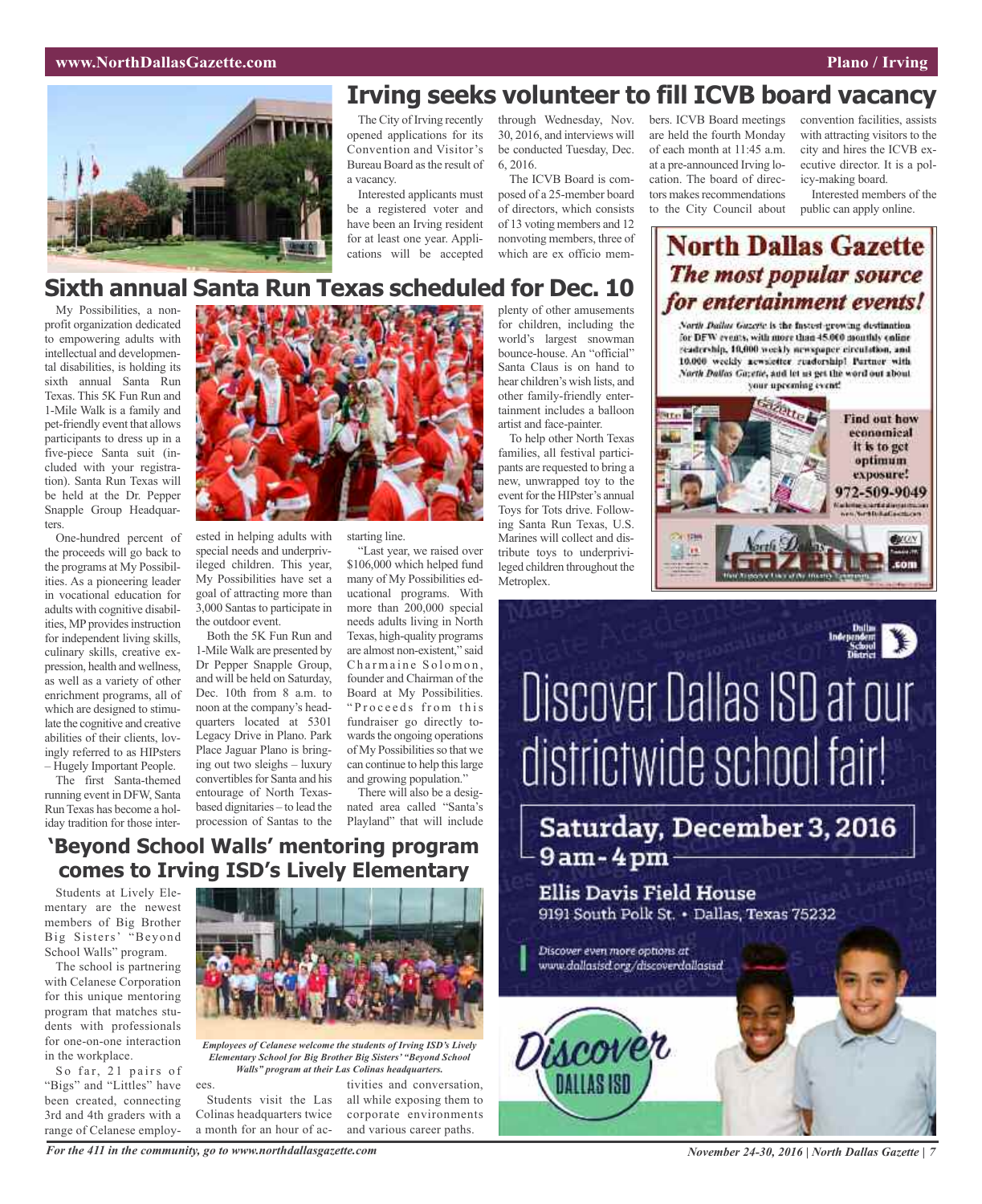#### **Community Briefs**

#### **DALLAS Pet photos with Santa**

On Saturday, Dec. 3, Sunday, Dec. 4, Saturday, Dec. 10, and Sunday, Dec. 11, 10 a.m. to 4 p.m., pet parents are invited to the Kindness Klubhouse located at 13394 Preston Road, in Dallas for holiday photos with Santa.

Dogs, cats and the whole family are invited to sit on Santa's lap to pose. A helper will snap 10-15 photos per session. Pet parents can choose to have their favorite photo framed in a 4"x6" format for \$15, or receive a 4"x6" framed photo and a thumb drive with all of the photos for \$25.

These photos make great holiday cards, and all proceeds benefit Operation Kindness.

#### **Christmas at the Bush Library**

The George W. Bush Presidential Library and Museum at SMU invites guests to enjoy Christmas at the White House via their new exhibit. A Season of Merriment and Melody: Christmas at the White House 2004 spotlights decorations during their time living on Pennsylvania Avenue.

Former First Lady Laura Bush selected holiday music and traditional Christmas carols throughout the White House decor.

Guests can take a family photo in front of a replica of the Christmas tree displayed in the Blue Room at the White House in 2004 and even more.

Visit Bushcenter.org for tickets and info.

#### **FRISCO Skinny IT Holly Jolly toy drive**

Holiday lovers are invited to the Skinny IT Holly Jolly Toy Drive and bring toys for the children at the Ronald McDonald House of Dallas. Just bring an unwrapped toy. Or two. Or twelve. Whatever you think will help children and families staying at the Ronald McDonald House have a happier holiday season.

Meet Bob & Dan from 1310 "The Ticket," play games and win prizes, and sample some of the area's finest food trucks, including Flaming Grill Barbeque, Fried Pies for All and



The Guava Tree.

The festive fun is scheduled for Thursday, Dec. 1 rom 12 p.m. – 3 p.m. at the Skinny IT Warehouse located at 10570 John W. Elliot Drive, Suite 800 in Frisco.

#### **GARLAND Sensory-friendly tree lighting**

Children and adults with sensory disorders are invited to a special tree lighting at 6:30 p.m. Wednesday, Nov. 30, in the Downtown Garland Square. Experience a holiday tree lighting event without music, fireworks or crowds. Soft street lighting and easyaccess parking will be available. Children also can choose to mingle with our special Santa! RSVP is required. For details and to RSVP, email COTS@GarlandTX.gov.

#### **Christmas on the Square**

Celebrate the holidays at the City of Garland's annual Christmas on the Square, scheduled from 5:30 to 9:30 p.m. Thursday, Dec. 1, in Downtown Garland.In keeping with the long tradition of this special community event, Christmas on the Square will have its classic attractions with a few new surprises. As always, the attractions are free! Families can slide down real snow hills, take photos with Santa, enjoy holiday food vendors and create crafts in the children's activity area.

The tree lighting will begin at 7 p.m., followed by choir performances 7:30 p.m.See event details, schedules and

maps at ChristmasOn-TheSquare.com.

#### **LEWISVILLE Colorpalooza calling for artists**

Artists, artisans, and craft exhibitors are invited to participate in the second Color-Palooza festival on Saturday, April 8, 2017. This outdoor festival will be held from 10 a.m. to 5 p.m. in historic Old Town Lewisville.

The City is looking for artists and exhibitors to display, sell, or create art on site. Space is limited and applications are processed on a first-come, firstserved basis.

To qualify as an Artist/Exhibitor vendor, all products on display must be handcrafted, hand-stitched, homemade or manufactured by the applicant or applicant's representatives. Examples include paintings, sculpture, pottery/ceramics, textile arts, photography, handcarved items, handmade jewelry, bead work, up-cycled materials, mosaics, hand-sewn quilts, crafts, leather-working, metalworking, stained glass and blown glass objects.

Application deadline is Friday, March 3. Vendor applications can be downloaded at LewisvilleColorPalooza.com.

#### **SACHSE Tree lighting and proclamation planned**

The Christmas season in Sachse officially kicks off on Dec. 1 when Mayor Mike Felix recites the customary holiday proclamation and flips the magical switch, lighting the

See BRIEFS, Page 9

# **YEAR END EVENT BLACK FRIDAY**

**Most 5-Star Ratings:** Highest Owner Loyalty.-Award-Winning Value.

## **Best Time to Shop America's Best-Selling Brand.**

# **BLACK FRIDAY CASH**

On a huge selection of Cars, Trucks and SUVs. Hurry in to your Ford Dealer today.



BuyFordNow.com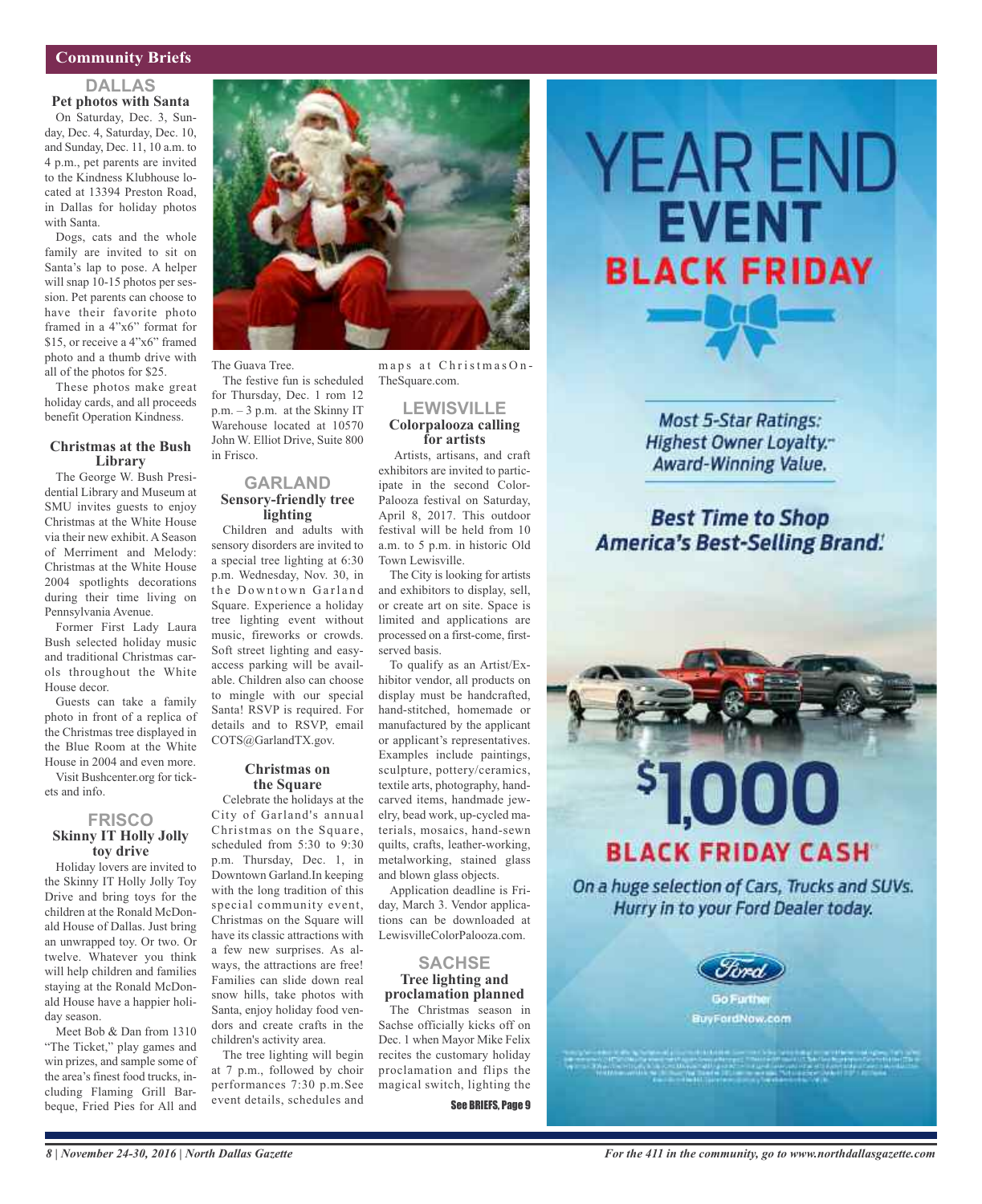#### Let *NDG Entertainment be a part of your upcoming events! Contact marketing@northdallasgazette.com* **Entertainment**

# **Gifts of the Magi opens at Jubilee this week**

Based on the classic O. Henry short story which many of us read in high school lit class, the story is now told through music and lyrics. *The Gifts of the Magi* features a tale of two very poor people who loved each other so much that each sold their most prized possession to buy the other a Christmas present.

In addition to their story, the audience learns about the lives of various city folk going about their holiday business. A modern twist is added to this production

featuring the hilarious plight of a cheerful bum named Soapy, who wants only to get arrested so he can spend the night in a cozy jail cell. The story is told by a tuneful newsboynarrator, Willy.

*The Gifts of the Magi* kicks off the holiday theater season on Nov. 25 and runs through Christmas Eve at the Jubilee Theatre

Directed by the new Artistic Director of Jubilee Theatre, William (Bill) Earl Ray, the cast features six performers who will bring

the production about love and sacrifice to life through acting, singing and dancing.

You can save a bit of holiday shopping money by attending the \$19 Preview Performances running from Nov. 25 – Dec. 1. Opening Night is Friday, Dec. 2, and performances continue through Dec. 24 will cost an affordable \$25-\$29.

Evening performances are Thursday, Friday, and Saturday at 8 p.m. Matinee performances are Saturday and Sunday at 3 p.m. A special matinee performance has been scheduled for the week leading into Christmas weekend, on Wednesday, Dec. 21 at 3 p.m. which offers a nice break from the bustle of the holiday season.

Tickets may be purchased online at jubileetheatre.org, in person at the theater Box Office, located at 506 Main Street, or by calling 817- 338-4411. Box Office hours of operation are Tuesday – Friday 12 p.m. to 6 p.m. and one hour before each per-



formance. *The Gifts of the Magi is on stage at the Jubilee Theatre this holiday season (Courtesy photo)*

# **Win free tickets to see Mary J and Maxwell**

Maxwell and Mary J. Blige will tour together for the first time ever on the coheadlining The King and Queen of Hearts World Tour playing arenas nationwide. The 24-show run of dates will include a stop in Dallas at the American Airlines Center on Dec. 2. Tickets are on sale at Ticketmaster.com.

But *NDG* readers have a chance to win a pair of tickets to the show! For a chance to win first choose your favorite social network and then:

• On Facebook: Find the post at the top of the page and like it – THEN share on your timeline and tag a friend!

• On Instagram: Give the



large community Christmas tree. continued from Page 8

Residents are invited to participate in the annual ceremony, taking place in the entry breezeway of the Sachse City Hall building, 3815 Sachse Road. The program starts at 6:30 p.m. with entertainment and refreshments.

Attendees will enjoy Christmas carols sung by the Sachse High School Madrigal singers and the Children's Choir of the Church of Jesus Christ of Latter Day Saints. Cookies and apple cider will be served free of charge.

post a little love by clicking the heart – THEN tag a friend! So if you want to enjoy

not only a few new tunes from Maxwell's 'black-SUMMERS'night' released this summer but a few of his classics or anything the legendary Mary J sings, then take a chance at winning a free pair of tickets!







*Ms. Mesia Davis is the winner of "The Nutcracker" puppet show at the Dallas Children's Theatre. Be sure and follow North Dallas Gazette on Facebook and Instagram to win tickets to the best events in DFW.*



We are Hiring at The Kraft Heinz Company Garland

**Proud Makers of Famous Kraft Heinz Brands** 

> 2340 Forest Lane Garland, Texas 75042 Apply Today

#### www.kraftheinzcompany.com



*Do you have an upcoming event? Contact NDG Entertainment at marketing@northdallasgazette.com*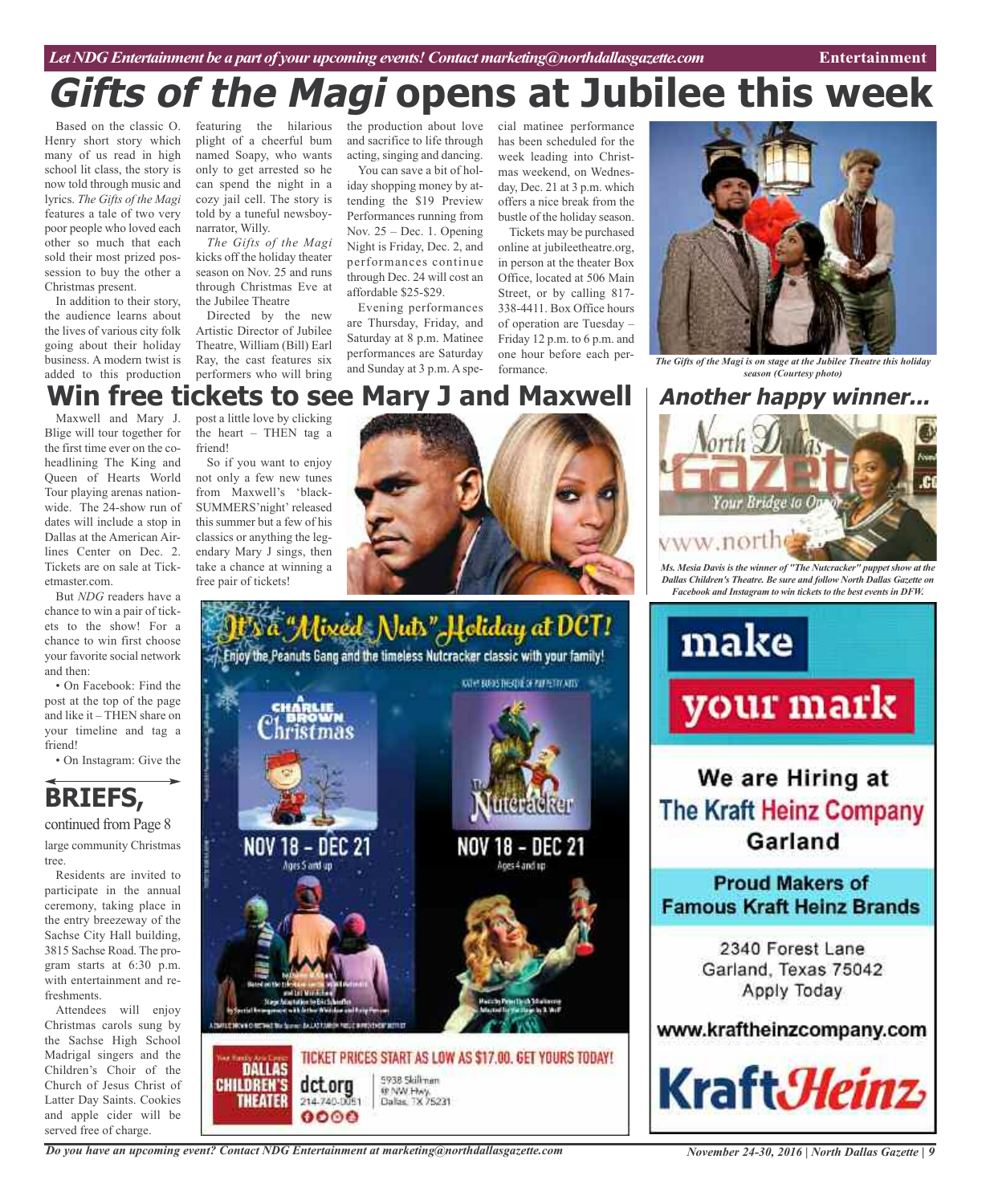**Car Review Entertainment Too!** *Let NDG Entertainment be a part of your upcoming events!Contactmarketing@northdallasgazette.com*

# **Move over sweet potato pie, try one of these holiday pie treats**

The holiday season is fast approaching, which means party planning is in full swing. And, as everyone knows, no holiday party is complete without delicious, homemade seasonal pies.

Not a chef? Not a problem. The Rustic and Bowl & Barrel have got you covered.

Now through Dec. 31, those looking to impress family and friends can stop by either Dallas restaurant to pick up one of their decadent holiday desserts.

The Rustic in Uptown is preparing its delicious Peanut Butter Pie – a peanut butter crumb crust filled with peanut butter cream and a fudgy chocolate layer, topped with Spanish peanuts and drizzled with warm, bittersweet chocolate sauce. This perfect combination of salty and sweet is just that every holiday get-to-\$27.95.

Prefer something even sweeter? Just roll on over to Bowl & Barrel, located in the Shops at Park Lane, for

a Butterscotch Pie – served with sweet vanilla cream, sea salt caramel and ginger snap crumbles. Thisrich and succulent delight can be all yours for just \$24.95.

Better yet, grab one of each and you're guaranteed to be a holiday hero.

"I think we can all agree gether deserves a great dessert," said Kyle Noonan, co-founder and owner of FreeRange Concepts, which operates The Rustic, Bowl &

Barrel and other innovative restaurant concepts. "But making the perfect pie isn't as easy as it sounds. So this year, we're lightening your load by preparing our favorite pies for you. We won't tell where you got them if you don't!"

Please call ahead to reserve your specialty pies. For The Rustic's Peanut Butter Pie, call 214-730- 0596. To reserve a Butterscotch Pie from Bowl & Barrel, call 214-363-2695.



*The Rustic's Peanut Butter Pie*

# **QUEEN OF KATWE**

Although you will not be able to put it under your Christmas tree this holiday season, you can schedule a reminder to pick up Disney's Queen of Katwe on Jan. 10 when the Digitial HD is released, followed by Blu-ray on Jan. 31. **Digitial release for Disney's Queen of Katwe set for January**

**MAXWELL**<sup>w</sup> MARY J. BLIGE

KING + QUEEN

**TORON UNIVERSITY** 

FRIDAY

**DECEMBER 2** 

citi

Based on the vibrant true story of a young girl (Madina Nalwanga) from the streets of Uganda whose world changes when she is introduced to the game of chess, and, as a result of the support she receives from her family and community,

is instilled with the confidence and determination she needs to pursue her

dream of becoming an international chess champion. It is a story of perseverance

against all odds that will See QUEEN, Page 11





AMERICAN AIRLINES

**CENTER**<sup>®</sup>

*NDG Entertainment Ticket Giveaway!!! Follow North Dallas Gazette on Facebook, Twitter and Instagram to keep up on all the latest!!!*

*10 | November 24-30, 2016 | North Dallas Gazette*

*Do you have an upcoming event? Contact NDG Entertainment at marketing@northdallasgazette.com*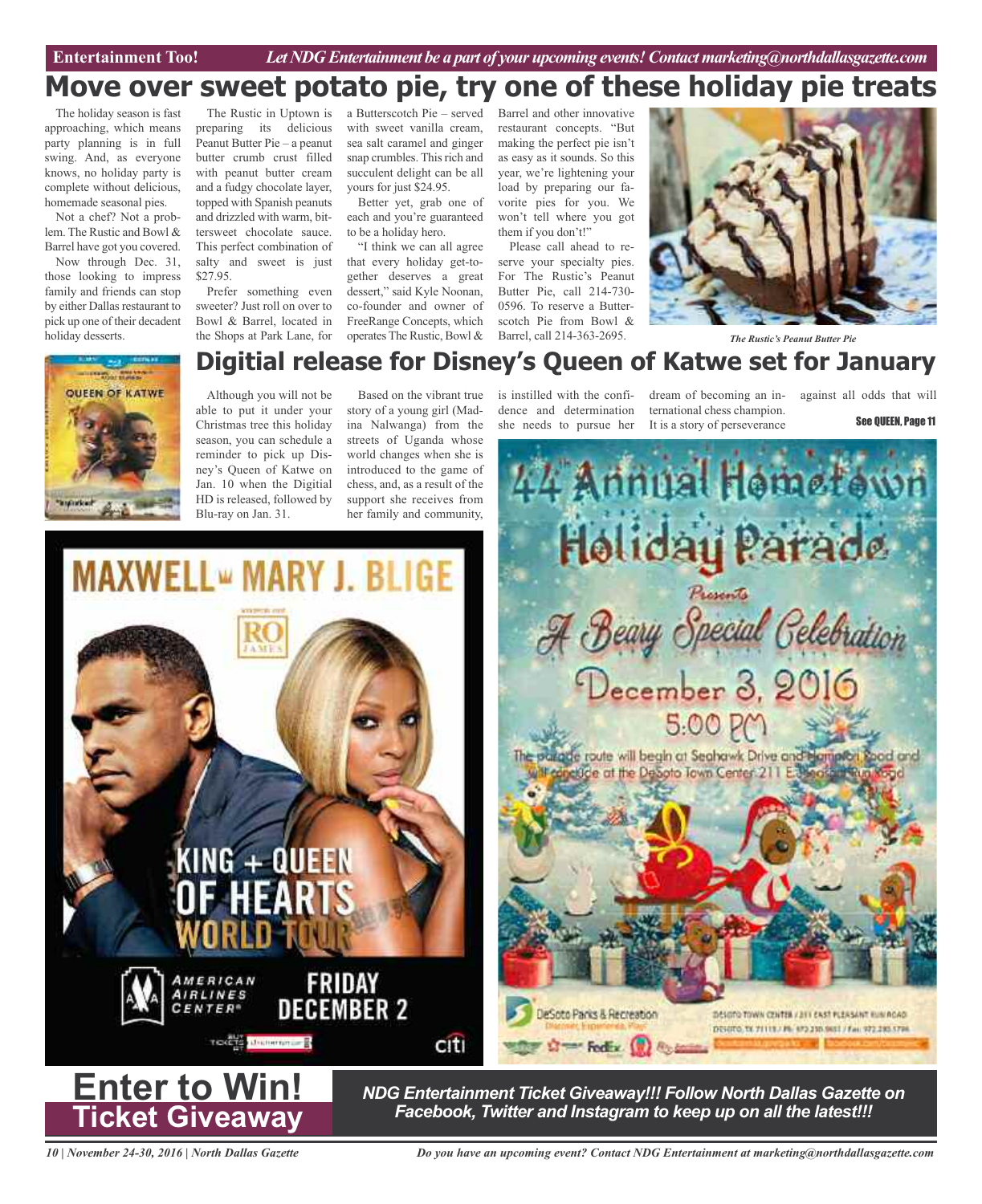# **Big returns for entrepreneurs who plan for Small Business Saturday**

inventory.

buys.

chase goods near your fastselling items, not just on the check-out counter. Stock-up on every-day supplies, such as bags, printer ink and register tape, in addition to your

**Twenty is the magic number.** When offering discounts, target 20 percent to grab the attention of potential customers as this is the threshold when they tend to take action. Offer smaller goods priced under \$20 for impulse

**Digital marketing helps customers find your business.** Use social media to advertise special deals during the holidays. Hashtags and images will attract customers when they search keywords. Ensure your website is current and easy to use for online purchases. Include directions, map links, hours and contact information so customers can reach you easily. Send email blasts to es-

Did you know 95 million Americans shopped on Small Business Saturday in 2015, spending more than \$16.2 billion on that day alone? Falling between Black Friday and Cyber Monday, this special Satur $day - Nov. 26$ , this year  $$ was established to encourage shoppers to support small businesses locally and online.

Small business owners should prepare in advance for this big shopping weekend, suggests Tina Mims, Ph.D., executive director of Texas Woman's Hub for Women in Business and member of Texas' Small Business Assistance Advisory Task Force.

"Small business owners have the opportunity to turn November 26 into a big revenue day," said Mims. "They can prepare for this day by displaying the Shop Small logo on all communication messages."

American Express offers free Shop Small marketing materials online at www.americanexpress.com/ us/small-business/shopsmall/

Mims also recommends entrepreneurs contact their suppliers to work out onetime terms to navigate potential cash-flow issues that can



arise when extra inventory is needed during a burst of sales this time of year. In addition, businesses should be set up to accept different forms of payment from customers.

TWU Marketing Professor Pushkala Raman, Ph.D., teaches a Small Business course each year, where senior-level students develop business and marketing plans for local entrepreneurs. Raman and her students provide these hints for owners to maximize returns on Small Business Saturday and throughout the holiday season:

#### **Trained and healthy employees can make a big difference.**

Hire seasonal employees in advance to ensure they are familiar with your product and the business. Train them well and provide resources to keep them healthy as they work long hours and may be exposed to germs. Have parttime or on-call labor on stand-by.

#### **Prepare your storefront for the holiday sales.**

Keep your storefront open longer hours and on Sundays, if possible. Use food and beverages to entice people to come into your shop. Set up fast-selling items so they are visible and easily accessible. Place impulse-pur-



## **We buy 1998-2006 Models**

- *• Must be in good running condition*
- *• Title must be free from liens*
- *• Easy steps to follow, hassle free selling processing. No ad posting, no games with dealership sales.*
- *• Quick transaction, you get your cash fast. We pay you on the spot.*

**Call today for appointment at your location 1-972-432-5219 Leave message if no answer, someone**

**will get back to you.**

tablished mailing lists. **Follow-up with new**

**customers to turn them into repeat customers.** Develop a plan to entice customers to come back after the holidays. Add personal

touches to packaging, such as holiday-themed personalized notes and coupons good for their next visit. Contact customers to get their feedback on your products or services.

**Marketplace**



THE COST OF FEES AND FINES RESULTING FROM AN ACCIDENTAL INFRACTION OF YOUR LOCAL OR STATE LAW

A TICKETSURANCE **PLAN CAN PROTECT** YOUR BUDGET FROM UNEXPECTED, **COVERED SITUATIONS** LIKE:



miscanno O gittebalane Dinebaltominenen O kilopomiaarraa make produce committed it replications we want to the

# **QUEEN,** continued from Page <sup>10</sup>

leave viewers feeling humbled and inspired.

According to director Mira Nair, "The triumph of the human spirit is not to weep for what we don't have but to focus on what we do have and possible." This bonus clip features Oscar winner Lupita Nyong'o sharing how this film showcases Africa in a dif-

allow that to take us to a place we never imagined



ferent light.

**Send stories and suggestions to editor@northdallasgazette.com**

**For advertising quote print or web opportunity@northdallasgazette.com**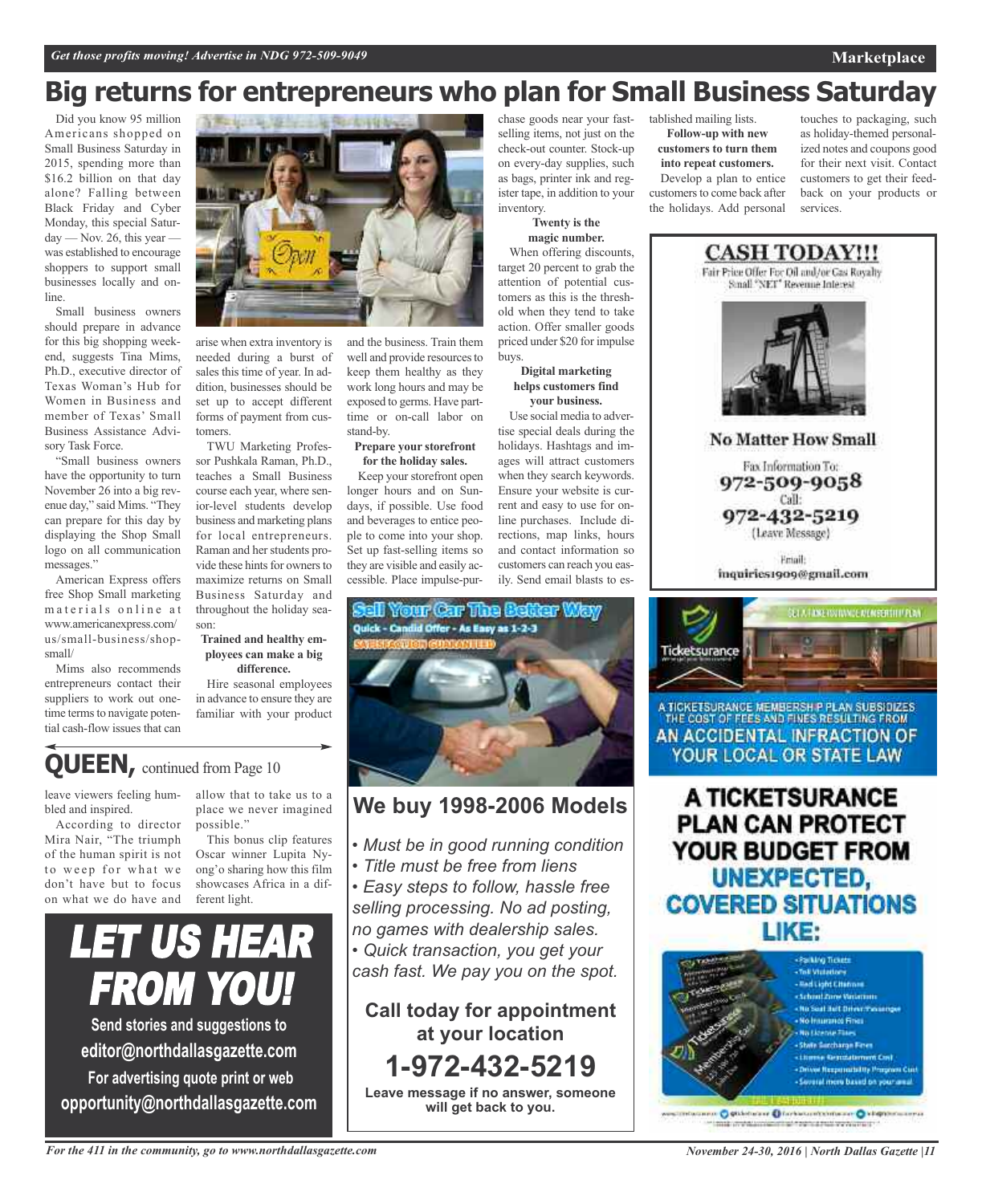This Thanksgiving, make sure and thank your local police officers and members of the military. Without them, you wouldn't have the freedom you enjoy every day living in this country. You can visit the local police station with pastries and coffee to show your appreciation to the men and women that protect the community and can't spend Thanksgiving with their families. You can send letters to our servicemen and women stationed overseas who can't be at home for the holidays. Or the next time you see a police officer patrolling your street, simply go up and say thanks for all that they do. Don't forget our firefight-

# **Seven ways to give back to your community this Thanksgiving**

*Bill McChesney / Flickr*

esney

ers, too.

**Give clothes, not food** There are plenty of shelters and soup kitchens that offer meals on Thanksgiving. A better way to give back is by donating clothing. The weather in many parts of the country is getting cold this time of year, so donate those old jackets, sweaters, scarves and

#### By Mary Wong

Giving back to the community is always important, but this is especially true around Thanksgiving. While most people look forward to spending time with family and friends feasting on turkey and stuffing and watching the parades and football games, for others it's a very different story. Many people are alone this time of year. Others are homeless. Some are sick. Sadly, not everyone has a place to go and people with whom they can spend the holiday.

Many people want to be difference makers this time of year, but they're unaware of what to do and how to help. The first thing that comes to mind for most people is serving food at a local soup kitchen or shelter. This is indeed important because these organizations rely greatly on volunteers, but having a large number of people show up to help on the holiday can be overwhelming. With that said, there are a number of other



ways to help out and give back to your community. **Extend an invitation**

Thanksgiving is a time to come together with friends and family, but not everyone has that opportunity. Is there someone you know that will be alone this year that you could invite to spend Thanksgiving in your home? Perhaps it's a neighbor who is a recent widow, someone who just went through a divorce, a military family who can't all be together this year, or anyone who lives by themselves and has no family.

#### **Visit patients in a hospital or nursing facility**

Nobody wants to spend Thanksgiving stuck in a bed in a hospital room, but unfortunately, it happens. Go visit local hospitals and assisted-living facilities. Find

out when visiting hours are and make the rounds visiting people who can't be at home this year. Sitting and having a conversation will be the highlight of the day for many of these people, and it will make you feel good about yourself.

#### **Donate blood**

The American Red Cross says that every two seconds, someone in the United States needs blood. This Thanksgiving, one of the best ways to give back to the community is to donate the precious gift of life. Blood donations are a critical part of saving lives, and you never know who your donation might help. Visit your local blood bank, roll up your sleeve and donate blood today.

**Thank law enforcement and military**

**BAD,** continued from Page <sup>3</sup>

our best when things get bad.

I fear that the seeds planted during the campaign will tell us how women and girls can be mistreated. We already have too much mistreatment of women and girls. Too many are abused verbally, physically and psychologically. To be fair, these seeds of abuse were planted eons ago But Businessman Trump has cultivated these seeds with the fertilizer of example, the waters of acceptance, and the warmth of election success. These seeds will grow and bear many and varied poisonous fruit. The challenges will be even greater and more widespread. We must be at our best when things get bad.

I am afraid that the seeds planted in the immigration fields will bear poisonous fruits for millions of immigrants, and not just undocumented immigrants. Sustained fear does terrible

things to us, especially to our children. When we blame complex economic and societal woes on those who appear different and are less powerful, it becomes extremely destructive. Already we see more children bullying other children of foreign descent. Some children passed out "deportation notices" to other children just days after the election. We must be at our best when things get bad.

I am fearful that health care will be completely denied to tens of millions of Americans and reduced for millions more. Businessman Trump has promised to repeal and replace Obama Care. We heard much about repeal and little about replace. I remember the old folks saying, "When you have your health, you have everything." Having our health may not be everything, but it lays the foundagloves that you don't use anymore. Help someone stay warm this year as the bitter cold gets ready to settle in. There are many organizations that will gladly take these items from you.

#### **Volunteer**

Whether it's with your local library, religious organization, in your child's classroom, at a community nonprofit or wherever, give the gift of your time and volunteer. J.K. Rowling said, "We are only as strong as we are united." The fact is, many of these organizations rely heavily on volunteers. Even committing to as little as one to two hours each week can make a huge difference and would be greatly appreciated.

#### **Do something nice for a stranger**

There's no better time than Thanksgiving to do something nice for a stranger. Maybe it's letting the person with the screaming baby behind you in line at the supermarket go ahead of you. Maybe it's leaving a few extra dollars for the waitress who is obviously

need in life.The growth of an anti-health care spirit for the left out will be very bad. We must be at our best when things are bad. I am terrified that the fear

tion for us to get what we

of terrorism will mushroom. Businessman Trump whipped up that fear, tying terrorism to the 1.5 billion Muslims around the world. When terror and religion mix, it produces extremely bad fruit. We must be at our best when things get bad.

When the powerful are told over and over again that they are weak, it creates a terrible dynamic. The United States is by far the most powerful country in the world. Its economy is bigger than the next three countries combined. Its military is the most powerful, funded more than the next five countries combined. It dominates sports, winning more Olympic medals than any other country. Its culture is the most dominant by far, causing having a rough day. Perhaps it's helping a senior citizen cross the street. A small act of kindness can be a big deal to someone else. Doing something nice for someone you don't know is a great way to have an attitude of gratitude this holiday season.

Above all else this Thanksgiving, perhaps one of the best ways you can give back and get into the spirit of the holiday is to make sure and say "thank you" to all those special people in your life. We live in a fast-paced world and often take things for granted. Take a few minutes this Thanksgiving to say thank you to your spouse, children, parents, boss, neighbors, friends and other meaningful people in your life.

*Mary Wong is president of the Office Depot Foundation, the nonprofit charitable giving arm of Office Depot Inc. To learn about the Foundation and its work, visit www.officedepotfoundation.org.*

more people from around the world to come to the United States than to any other country. Somehow Businessman/Candidate Trump convinced so many that we are weak economically, weak militarily, weak in status, weak in culture, weak in leadership. When the powerful feels weak, it creates a very dangerous dynamic. It is very bad when the most powerful attempts to prove its power out of a self-perception of weakness. We must be at our best when things get bad.

I am fully aware that most things we fear are not as bad as we feared. Neither are most things as good as we hoped. However, every now and then our worst fears are exceeded. So are our best hopes.

*Hank Sanders has served as a member of the Alabama State Senate since 1983. You can reach Mr. S a n d e rs b y e m a i l a t hank23sanders@gmail.com.*

#### **Jarvis Christian College to host recruitment effort in Dallas**



 $HAWKINS, TX -$ Jarvis Christian College's (JCC) Renaissance Adult Education Program plan to host a student recruitment effort in Dallas from 10 a.m. to 6 p.m. Dec. 9- 10 in the Southwest Center Mall parking lot, 3662 W. Camp Wisdom Road in Dallas.

JCC has opened a teaching site at Friendship-West Baptist Church in Dallas for adult learners, offering academic degree programs in Religion, Criminal Justice and Business Administration. JCC

began offering classes at the church this fall. For the spring they are seeking to serve at add least 75 more students. The classes are offered in the evening on Tuesdays and Thursdays and every second and fourth Saturday. This event is an effort to raise awareness with the public regarding the availability to continue their education in a nearby community.

Pre-registration for Jarvis Christian College's Spring 2017 semester is already underway. Regular registration is Jan. 5-6 for new and returning students. For information, contact the Admissions Office at 903-730-4890, Ext. 2202. Classes start Monday, Jan. 9.

Financial aid is available if you qualify. Interested Veterans are encouraged to apply.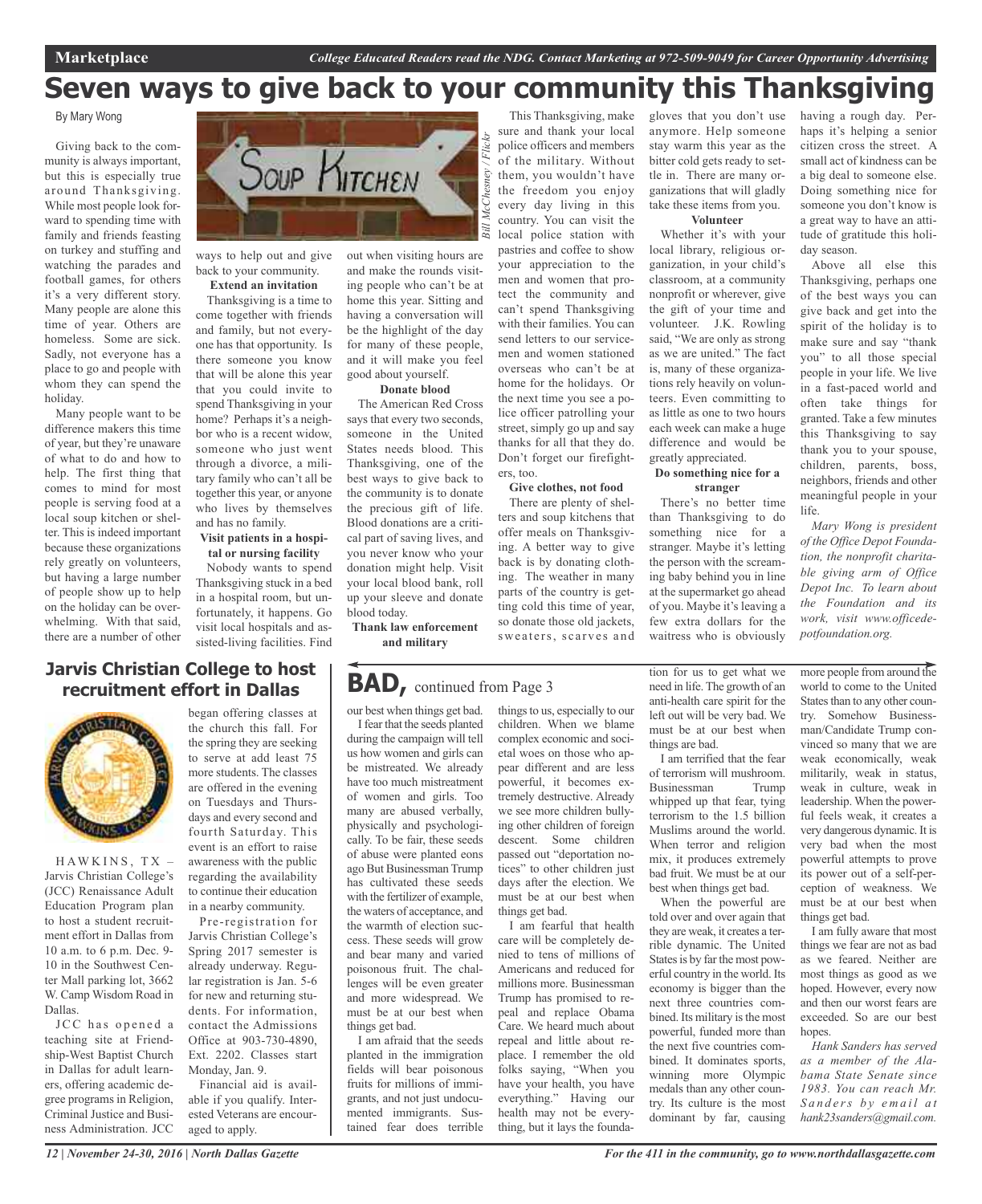# **Texas economy adds 13,700 jobs in October**

AUSTIN -- Texas grew by an estimated 13,700 nonfarm jobs in October. The state has added jobs in 18 of the past 19 months. Texas' seasonally adjusted unemployment rate decreased to 4.7 percent in October, down slightly from 4.8 percent in September, and remained below the national rate of 4.9 percent.

"Texas employers continue to demonstrate the re-

siliency of the Texas econ-<br>jobs for Texas workers." omy with 207,500 jobs added over the past year," said TWC Chairman Andres Alcantar. "TWC and our local workforce boards remain committed to implementing responsive, marketdriven solutions and fostering partnerships with industry, education and other stakeholders to support our state's world-class employers as they continue to add

The Trade, Transportation and Utilities industry recorded the largest private industry employment gain over the month with 8,200 jobs added. Financial Activities rose for a seventh consecutive month with a 4,400 job gain in October, and Manufacturing employment expanded by 2,000 jobs.

"Private-sector employment has been strong over

taxes, and will often be one of the first to throw down sponsorship bucks for com-

**Experienced Print**

**& Web advertising**

**Indoor sales.**

12.00 to 15.00 per hour against commission. Candidate must have 3 years of Verifiable experience. Must be able to sell minority Media, Print & Web 25 to 30 hours weekly. Must be highly motivated and a Self-Starter.

**ONLY EXPERIENCED ADVERTISING CANDIDATE SHOULD APPLY.**

Send Resume to:

**Inquiries1909@ gmail.com**

Or leave message @ **972.432.5219**

the year with an overall job growth of 162,700, including 13,300 jobs added in October," said TWC Commissioner Representing Employers Ruth R. Hughs. "I encourage all of our employers to take advantage of the programs we offer through the Skills Development Fund to help create jobs and train workers with the skills needed for today's job market."

This shopping season, I'll be getting on my feet and into small businesses when I'm searching for gifts for my friends and family. I know I'll find something unique. By supporting a local business, I'm making a big impact in my own communities – that's what I call value. I hope you'll join me. When small businesses thrive because of your support, everyone wins!

GARLAND

**Attention Suppliers of Goods, Services and Construction**

**Review Competitive Opportunities at https://garlandtx.ionwave.net**

**www.garlandpurchasing.com**

**972-205-2415**



• Competitive wages<br>• Array of benefits<br>• Education incentive pay<br>• ...and more

REGISTER ONLINE TO TAKE THE CITY OF IRVING'S NEXT CIVIL SERVICE ENTRANCE EXAM

#### *www.cityofirving.org*

*The City of Irving does not discriminate on the basis of race, sex, religion, age or disability in employment or the provision of services.*

**Statewide African American Press\Association is seeking a statewide sales representative.**

The Texas Publishers Association is seeking a statewide sales representative to

represent the overall sales objective for the organization. Individual must have a proven sales track record with local and regional sales strategies.

Also the individual must be:

- A self-starter
- Have excellent written and verbal communication skills
- A visionary
- Professional

• Have excellent organizational skills Previous advertising agency and direct sales experience a plus. Position is commission based.

Serious inquiries only. **Please email resume to inquiries1909@gmail.com or leave a message for the position at 972-432-5219.**

#### By Nancy Flock munity events like a 5K fun run or a local celebration. **Slowing down to shop small this holiday season**

Rural Enterprise Assistance Project Center for Rural Affairs

I recently attended the North Platte, NE, Shop Local Kickoff event, featuring state and local proclamations highlighting the importance of shopping local brick and mortar retail stores. The event made me think about my holiday shopping.

This year, I'm challenging myself to make local purchases and encourage everyone else to do the same. I say challenge because I get it – it's often faster and less expensive to go online. But that route wastes our power to use our purchases to make a difference in our communities.

Moreover, shopping on-



line is not always the best deal. Often, the price that drives you to click "add to cart" isn't so great after you checkout and pay shipping. After waiting for the item to arrive, you may not even like what you bought. When you shop at a local retailer, you know what you're buying, and who you're buying from. The local small business owner you support is creating jobs, paying local

# **Looking for energetic interns in the Dallas Area**

A local community newspaper has an internship position available. The goal is to provide students and aspiring writers an opportunity to gain published clips, experience and professional feedback. The position is for 20 hours a week at



\$8.50 per hour. Assignments will include covering local events, phone interviews, and rewriting press releases.

**Send resume and writing samples to: inquiries1909@gmail.com**



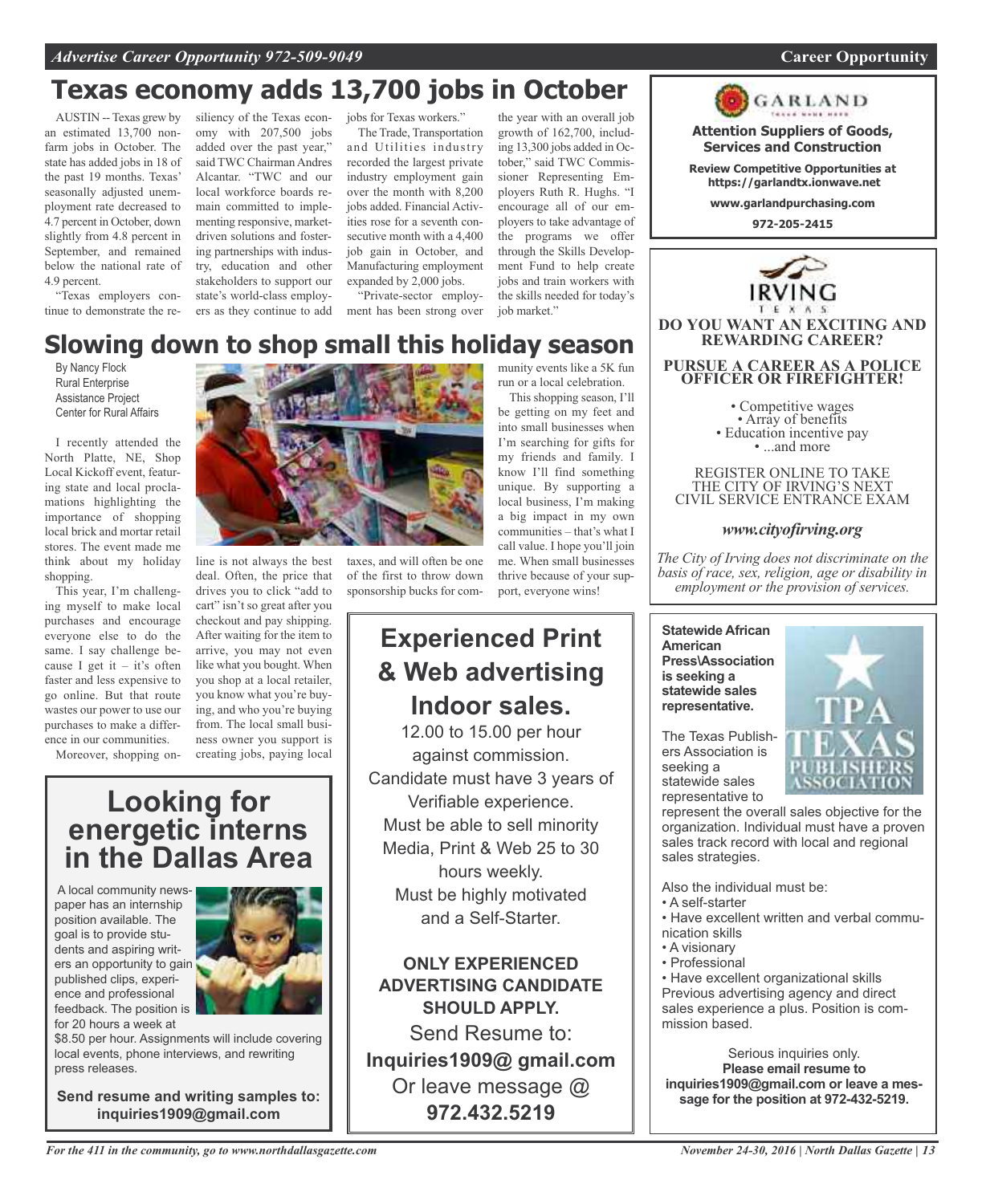**BETHEL BIBLE FELLOWSHIP, CARROLLTON (A PLACE TO BE-LONG)**

*NOTICE: Pastor Woodson serves the community by providing "Professional Therapy and Counseling Services" NOT FREE, but on a "Sliding Fee" scale. To schedule an appointment call the Pastoral Counseling Center at 972- 526-4525 or email the church.*

#### **November 24, 2016 Have a blessed and Happy Thanksgiving Everybody!**

**November 27, 9:45 a.m.** You're invited to our Sunday Morning "Prayer and Meditation" followed by Morning Worship Service at 10 a.m. See what God is doing through and with us; you will be blessed.

#### **November 30**

Join us in Wednesday's Prayer and Bible Study Class with Senior Pastor Woodson and Pastor Brenda Patterson teaching a series on "Design for Discipleship, Book 5, Chapter 4." Spiritual maturity is God's desire for you. It's Time to Grow; Ephesians 4:12 & 13.

#### **This Saturday, Don't Miss it!**

**December 3, 1-4 p.m.** Back by popular demand, ladies mark your calendars; W.O.R.T.H. Women are excited to present, again, "Brush It Up, the Christmas Edition, "Let Your Inner Artist Out!" Call the church for details.

Dr. Terrance Woodson, Senior Pastor 1944 E. Hebron Parkway Carrollton, TX 75007 972-492-4300 www.bethelbiblefelloswhip.org  $\mathcal{L}$  , and the set of the set of the set of the set of the set of the set of the set of the set of the set of the set of the set of the set of the set of the set of the set of the set of the set of the set of the set

#### **CHRIST COMMUNITY CHURCH IN RICHARDSON**

**November 27, 8:45 a.m. and 11 a.m.** You're invited to our Morning Services as we worship, honor and praise God for His blessings.

#### **November 30**

Join us at 12 Noon with Rev. Viveca Potter teaching on the Word of God; come back at 6:45 p.m. for Corporate Prayer and stay for Senior Pastor Autry at 7:30 p.m. teaching the Word of God. Our youth will come for Food and Fellowship at 7 p.m. followed by Bible Study at 7:30 p.m.

Dr. Terrence Autry, Senior Pastor 701 Centennial 972-991-0200 Richardson, TX 75081 www.Christ communityrichardson.org

 $\overline{\phantom{a}}$  , and the set of the set of the set of the set of the set of the set of the set of the set of the set of the set of the set of the set of the set of the set of the set of the set of the set of the set of the s

#### **FELLOWSHIP CHRISTIAN CENTER CHURCH IN ALLEN "THE SHIP"**

**Follow us on Social Media. Facebook, Twitter, YouTube and Vimeo.**

**November 27, 8 a.m. Every 4th Sunday** Calling All Youth! Join our Hype Sunday Worship (first service only) on our main campus at 200 West Belmont Drive and be blessed; followed by our Sunday Worship Services at Bolin Elementary School in Allen, Texas 75002 and bring someone with you, you will be blessed.

#### **November 30**

Join us in our Wednesday's 12 Noon-Day Live, Prayer and Bible Study and/or our Wednesday Night Live, Prayer and Bible Study at 7 p.m. to learn more about God's Word at the Joycie Turner Fellowship Hall, 200 West Belmont Drive in Allen. Be encouraged by God's plan for your maturity and His glory; and most of all, be prepared to grow.

Dr. W. L. Stafford, Sr., Ed. D. Senior Pastor 5705 Cheyenne Drive at Bolin Elementary School

in Allen 75002 for Sunday Morning Worship and the Admin. Building Address is 200 W. Belmont Drive Allen, TX 75013 972-359-9956 www.theship3c.org

**INSPIRING BODY OF CHRIST CHURCH, Let's Go Fishing! MATTHEW 4:19**

 $\overline{\phantom{a}}$  , and the set of the set of the set of the set of the set of the set of the set of the set of the set of the set of the set of the set of the set of the set of the set of the set of the set of the set of the s

It's a New Year and a new time. Mark your calendars; starting January 1, 2017 our new starting time will be 10 a.m.

**November 27, 7:30 and/or 11:30 a.m.** You're invited this Sunday as we praise, worship, honor and magnify God's Holy name.

**November 28, 7 p.m.** Join us in Monday School as we grow in God's Word and learn what God has to say to us.

Pastor Rickie Rush 7701 S Westmoreland Road Dallas, TX 75237 972-372-4262 www.Ibocchurch.org

#### **MT. OLIVE CHURCH OF PLANO (MOCOP)**

 $\mathcal{L}$  , and the set of the set of the set of the set of the set of the set of the set of the set of the set of the set of the set of the set of the set of the set of the set of the set of the set of the set of the set

**November 27, 10 a.m.** Join us for Worship Service as we praise and worship God for His Honor and His glory; and don't forget to comeback at 7 p.m. for our Brazilian Church.

#### **November 30**

You're invited to our Wednesday's Bible Study class; you will learn what

#### Investors Liquidation Sale: **Laurel Land Cemetery Burial Plot For Sale (one space) Section # 3, Space # 15, Lot # 20**



Laurel Land Cemetery charges for cost of single Plot: \$3995.00 Discount Amount, if you act right away: <\$1745.00> (your savings) Your Cost: \$2250.00

> **Call Today! 972.432.5219** (leave message,if no answer)

God has to say to us. Come to be encouraged by God's plan for your spiritual growth and His glory.

**December 3, 10 a.m.** You're invited to our Annual Testimonial Tea Time. Call the church for details.

Pastor Sam Fenceroy Senior Pastor and Pastor Gloria Fenceroy 300 Chisholm Place Plano, TX 75075 972-633-5511 www.mocop.org

**SHILOH MBC IN PLANO (WHERE COMMUNITY BECOMES FAMILY)**

 $\mathcal{L}_\text{max}$  , which is a set of the set of the set of the set of the set of the set of the set of the set of the set of the set of the set of the set of the set of the set of the set of the set of the set of the set of

**November 27, 8 a.m. And 11 a.m.**

Join us for Worship Services and fellowship as we give God all glory, honor and praise.

#### **November 30**

You're invited to our Wednesday's Bible Study to learn more about God's Word. Come and be encouraged by God's plan for your maturity and growth; it's all for His glory and His honor. We are, "Growing in Christ through the study of His Word"

**December 11, 2 until 6 p.m.** Mark your calendars for our See CHURCHES, Page 16



www.**IRSsafe.com** 

NDG now has a "Special Advertising Package"for churches and non-profit organizations that need to let the community know about your Special Event.

#### Opportunity You Can Measure...

#### **Church Events**

- Church Anniversary
- Pastor's Anniversary
- Women's Day
- Men's Day

#### **Non-Profit Org. Events**

- Fundraisers
- (Concerts)
- Special Events
- (Personal or Community)

# Special Rate \$199

(Black & White, per insertion) Ad size - 4.905"x 6"(Quarter Page, B&W) (NOTE: Color Ad \$75 extra per inserion) Production disclaimer - NDG ad meake-ready is not included in promotion. Layout/production of "copy ready"ad will be a nominal extra cost. E-mail ad copy to: Marketing@NorthDallasGazette.com or call our Marketing Department today! 972-509-9049



#### **Church Happenings www.NorthDallasGazette.com**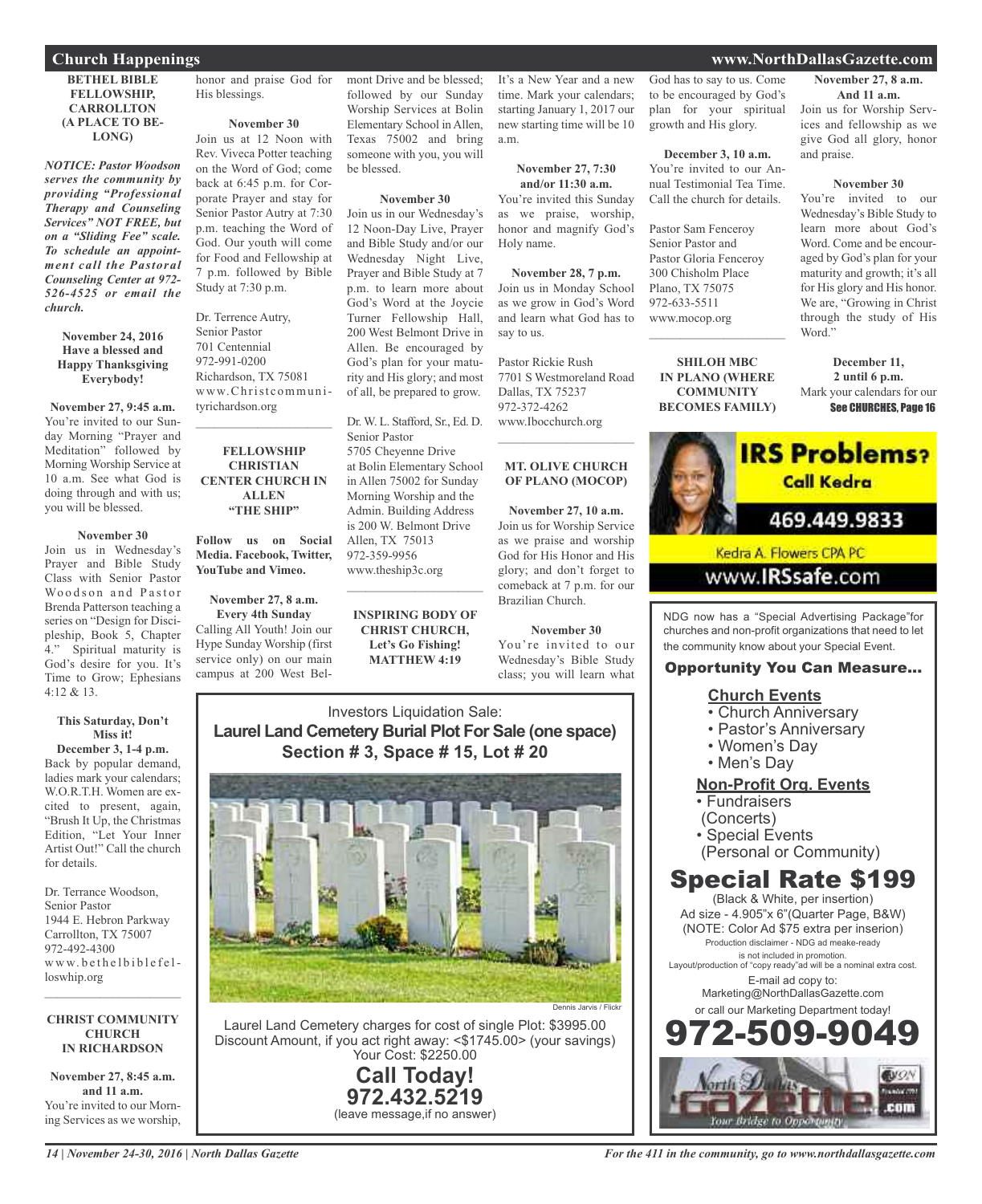# **Four levels of Thanksgiving**



*Send email to: businessoffice@ northdallasgazette.com to sign up for Sister Tarpley's weekly electronic newsletter.*

There is turmoil in America today, people marching in the streets over the November elections, disasters (hurricanes, terrorism, mudslides, earthquakes, wars worldwide, life's uncertainty, etc.) many people are in a state of despair.

November is set aside for our Nation's Thanksgiving Day. The Scriptures says,

"If my people, which are called by my name, shall humble themselves, and pray, and seek my face, and turn from their wicked ways; then will I hear from heaven, and will forgive their sin, and will heal their land. **2 Chronicles 7:14**.

It has been stated that there four levels of thanksgiving: Grammar School, Thanks to God for what He gives us. High School Level, Thanks to God for what He does through us. College Level,

Thanks to God for what He has done for and in us. The Fourth Level of Thanksgiving is the **Gradu-**

**ate Level**. The highest level is when we give Thanksgiving to God for what He is to us.

When you reach this level, you are a "BornAgain Christian." You know that you are saved by HIS grace.

You must first ask, "What is God to me?" Serle, an author, over 100 years ago wrote over 600 pages that deal with 41 names of our Lord that is in the Bible.

Later author Charles J. Rhoades wrote 84 names of our Lord in the scriptures. Each of these writers gave us an idea of what God is. I am going to talk about six names that can be found in the Bible.

The Lord is **my inheritance** (Psalms 16:5.) He is my wealth, my source, my bank, my reservoir, my supplier. David, the King, who was wealthy in his own right, said that he would by-pass all of his earthly wealth for Christ because God was his source.

The Lord is **my shield**

North Dallas Gazette takes a moment to reflect on the past with **Historical Perspectives from Sister Tarpley** Hear what it was like growing up in <sup>a</sup> very different Dallas when Booker T. Washington was

(Psalms 28:7.) He is a protector, a safety net. David, a warrior, said that God was his strength and shield; he knew the value of a shield.

In David's day there was an arm shield and a body shield, both for protection. Life is a battle ground. But in the end time, it will be God's, He is a protector. The Lord is **the health of**

**my countenance** (Psalms

43:5.) He is my make-up artist, meaning, what I am. I have peace **with** God which results in the peace **of** God within me which results in the glory of God on my face.

And, a God's satisfied face means there's something on the inside that is affecting my outside. It's good to know that God's peace is reserved power.

The Lord is **my helper**



*Ms. Erica Escalante, Instructor and First Lady Ve Woodson of Bethel Bible Fellowship Church in Carrollton at the first "Brush it Up" by the Women's Ministry; getting ready for the 2nd Brush Up on Saturday, Dec. 3.*



(Psalms 54:4.) He gives me His promise, His love, His power, His presence; He is with me all of the time, and has delivered me out of all trouble.

The Lord is **my refuge and fortress** (Psalms 91:2- 4.) Moses declared that from generation to generation that God has always been, is now, and will always be God to His people.

Refuge implies deliverance, read and study (Exodus 6:6 and 19:4.) He will bring you out, bring you up, and will bring you in.

God will deliver you from an environment, from bondage, from a strong enemy, fear, lust, danger, or whatever has you bound (Psalms 18:16-19.) He has the power. Faith in God is the price you have to pay for His blessings. (Psalms 18:20 –  $22.$ 

The Lord is **my strength** (Isaiah 40:29.) When I need God, He is there for me (Deuteronomy 32:12-14.)

The four levels of Thanksgiving brings my favorite scripture to mind: "Now unto Him that is able to do exceeding abundantly above all that we ask or think, according to the powers that worketh in us, Unto Him be glory . . ." (Ephesians 3:20-21.)







Islah Joshua, Jr. *Tustov* 

SMBC: A church Focused on Excellence while Teaching the Word. Preaching the Gospel, Reaching the World

Worship Times: 8 and 11 a.m. Sunday School: 9:45 a.m. Mid-week: Wednesday at 7:00 p.m. Youth Church: Every 3rd, 4th, and 5th Sunday at 10:45 a.m. AWANA: Wednesday at 6:30 p.m. Contact Information: 972-423-6695 www.smbcplano.org

<sup>a</sup> black school. Sister Tarpley graduated frm there and went on to college and later became <sup>a</sup> city councilmember in Carrollton. **Look for NDGTV at NorthDallasGazette.com**Second Keyboardist Needed: Please CaB For Info DE Fellowship Christian<br>BIB Center Church ww.theship3c.org 972.359.9956 200 W. Bernsht Drive . - Allen, TX 75013 A Kingdom Building Church Early Morning Service Sunday Morning Worship 0 W. Belmunt Drive **Nory Demectors** Alice TX 75013 1450 Ethnologies Drug- $0.004m$ Allen, 1X 75002 Wadnasday Night Live **DO W. Retroem Days** Allen, TX 75013 Tv.Wit. New

*For the 411 in the community, go to www.northdallasgazette.com*